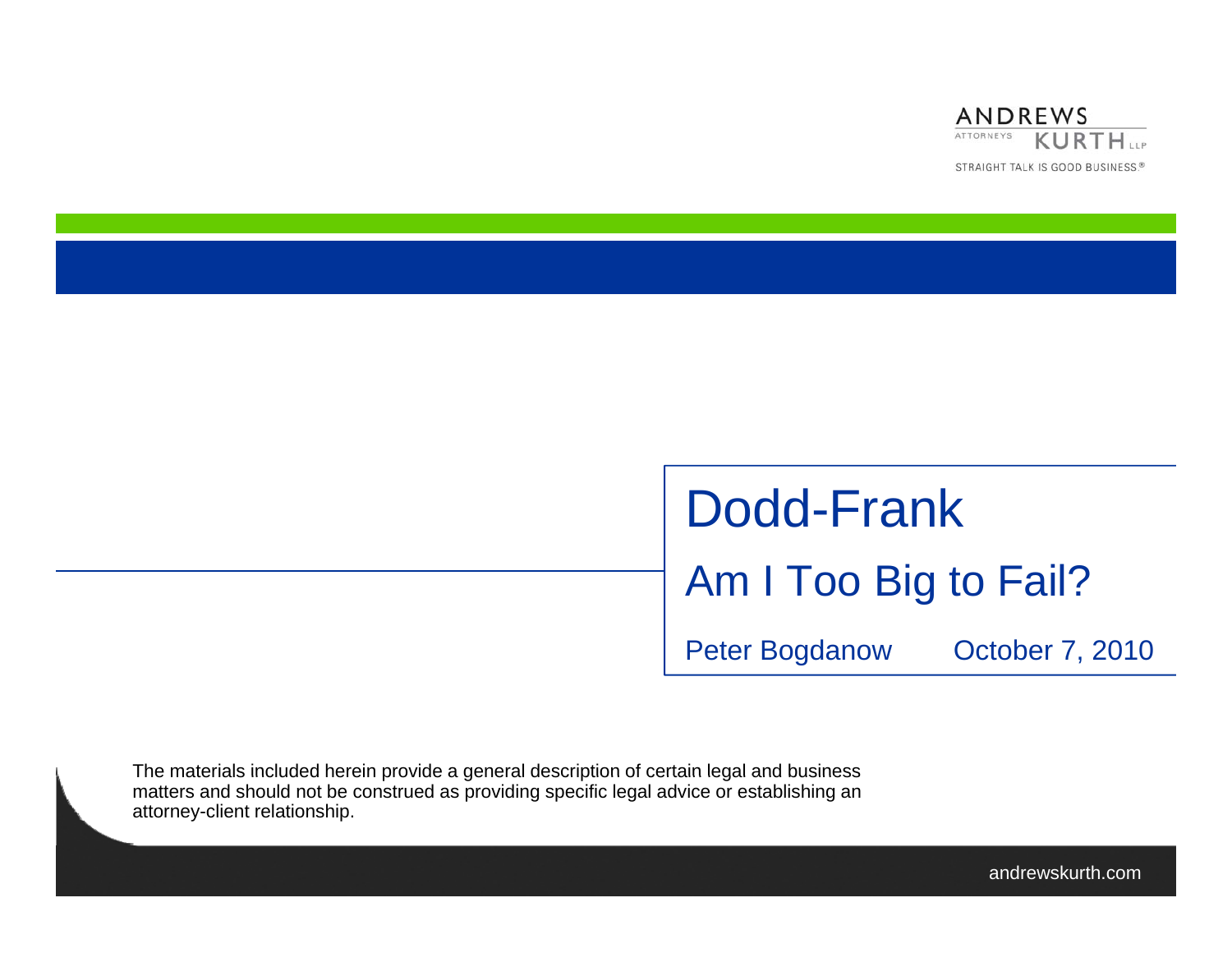#### **Overview**

- Over the counter (OTC) derivatives subject to central clearing and trading.
- Private Investment Funds (i.e., hedge funds) required to register.
- New Federal Office of Insurance.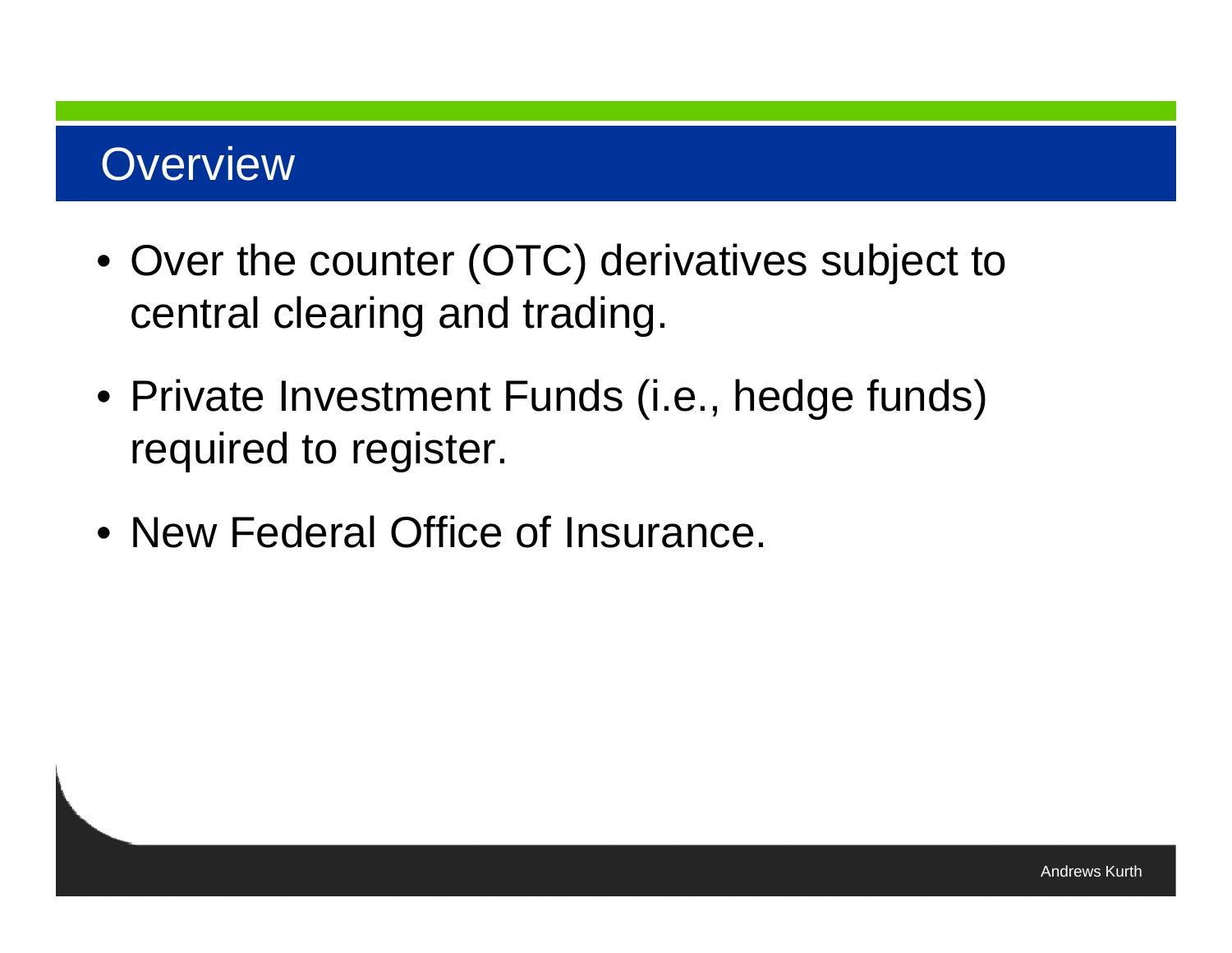#### What does Dodd-Frank Mean?

- Ask Senator Dodd
- $\bullet$  "No one will know until this is actually in place how it works."
- Significant regulatory uncertainty due to significant rulemakings yet to come.
- One conservative estimate\* found that Dodd-Frank has 243 separate rulemakings, 67 studies and 22 periodic reports.

\*Memorandum of Davis Polk & Wardell, July 21, 2010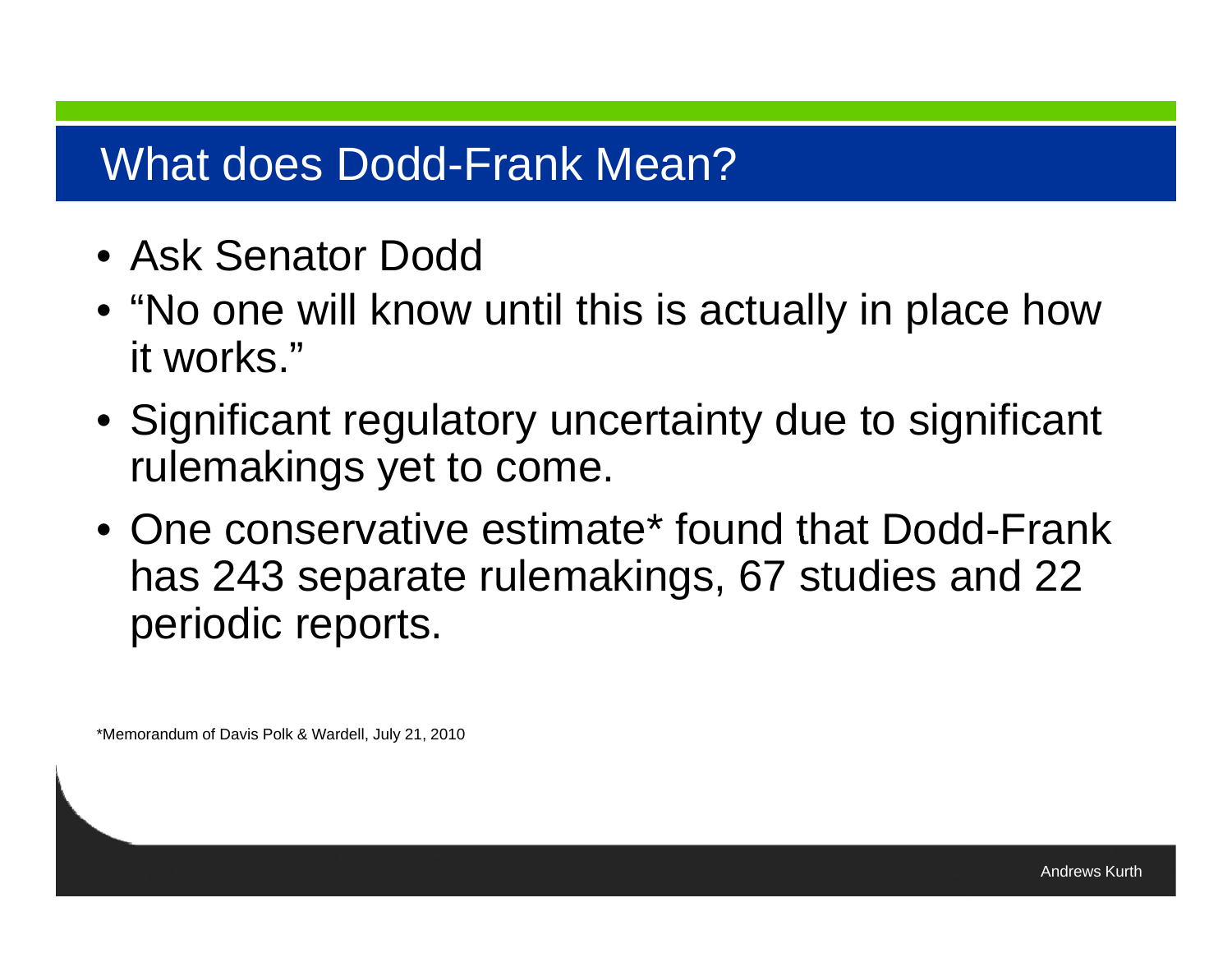## **OTC Derivatives Overview**

- \$615 trillion market
- All types of end users of derivatives, such as energy companies and manufacturing companies, will be affected.
- Dodd-Frank intends to create more transparency and oversight for derivatives.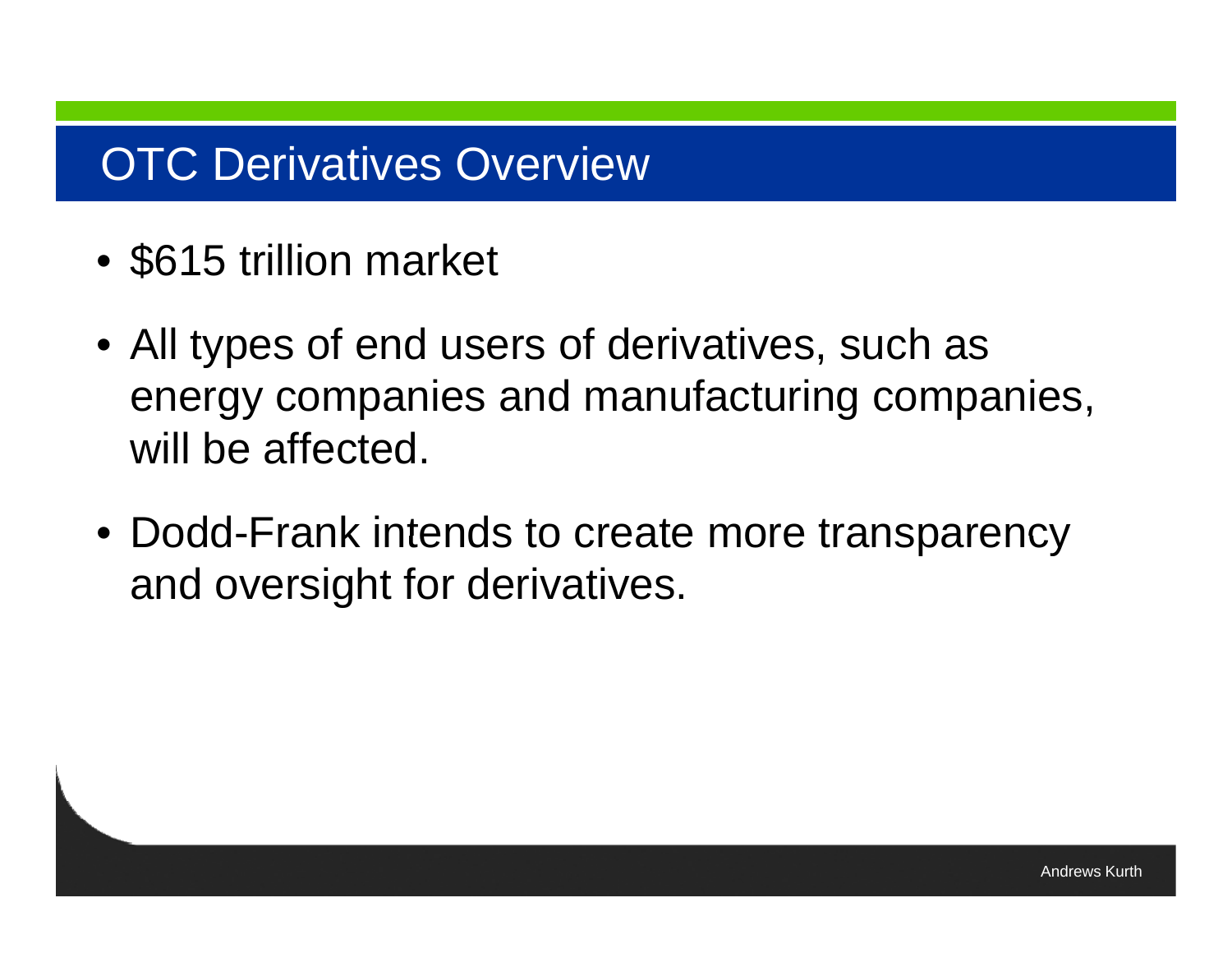#### What is <sup>a</sup> Swap?

Examples of swaps include:

- interest rate swap
- cross-currency rate swap
- foreign exchange swap
- energy swap
- credit default swap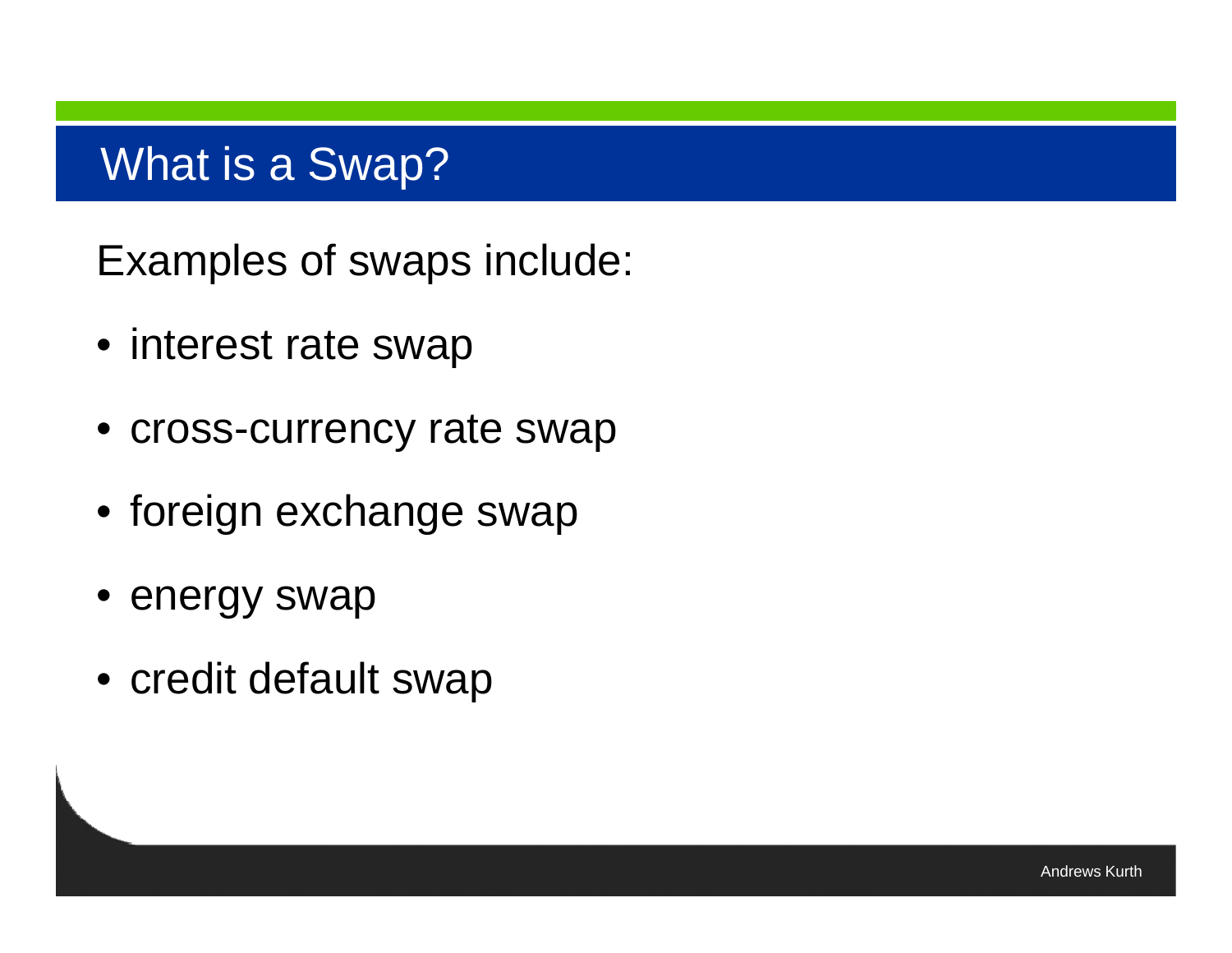## Exclusions from Swaps

- A swap does not include a commodity that is "intended" to be physically settled.
- A forward for the delivery of gas is not a swap. A hedge against the price of gas with no physical delivery is a swap.
- A swap is not an option traded on an exchange.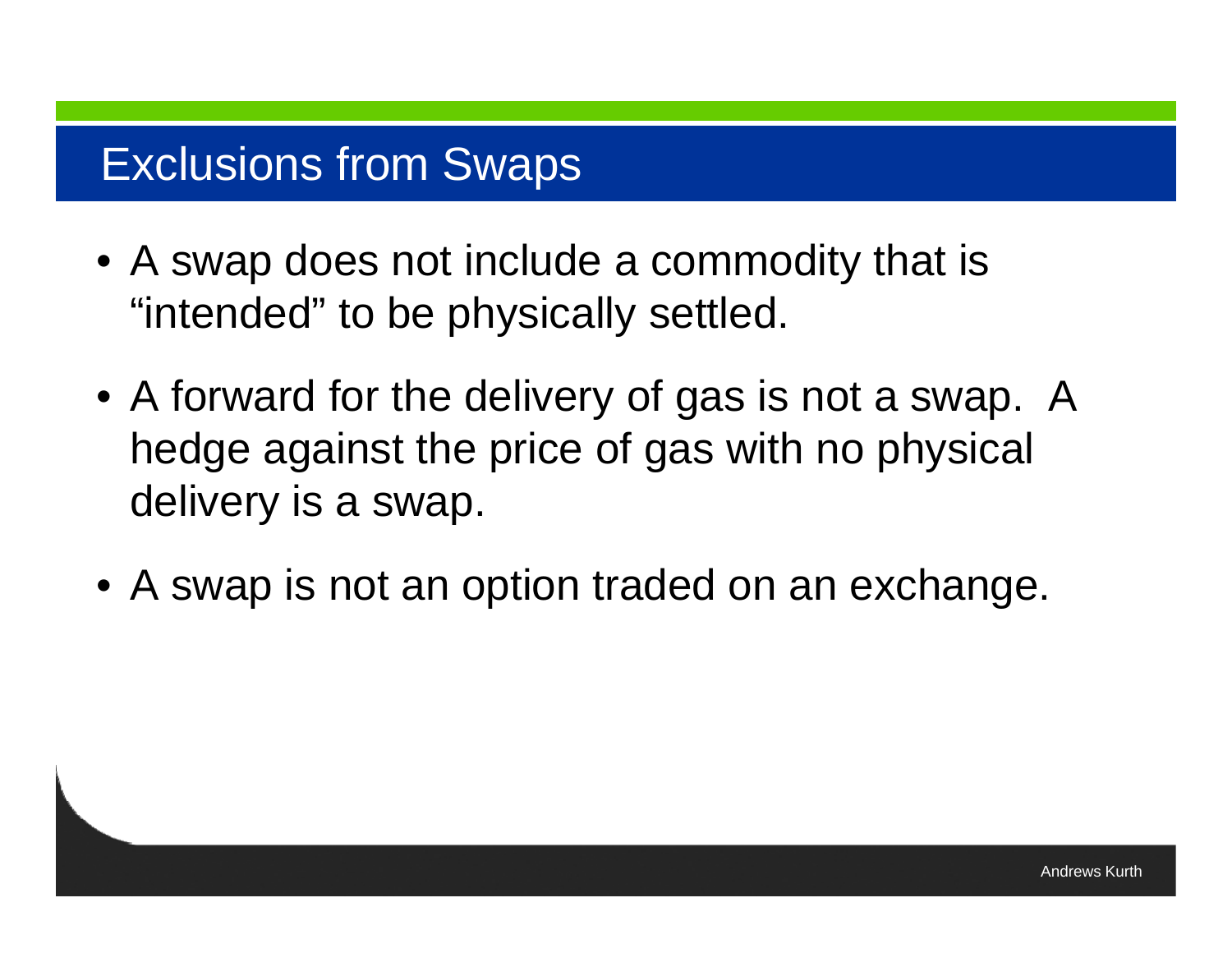#### What is a Security-Based Swap?

- A swap that is based on a narrow security based index or a single security or a loan.
- A credit default swap
- Security-based swaps are regulated by the SEC. Swaps are regulated by the CFTC. "Mixed Swaps" are subject to dual regulation.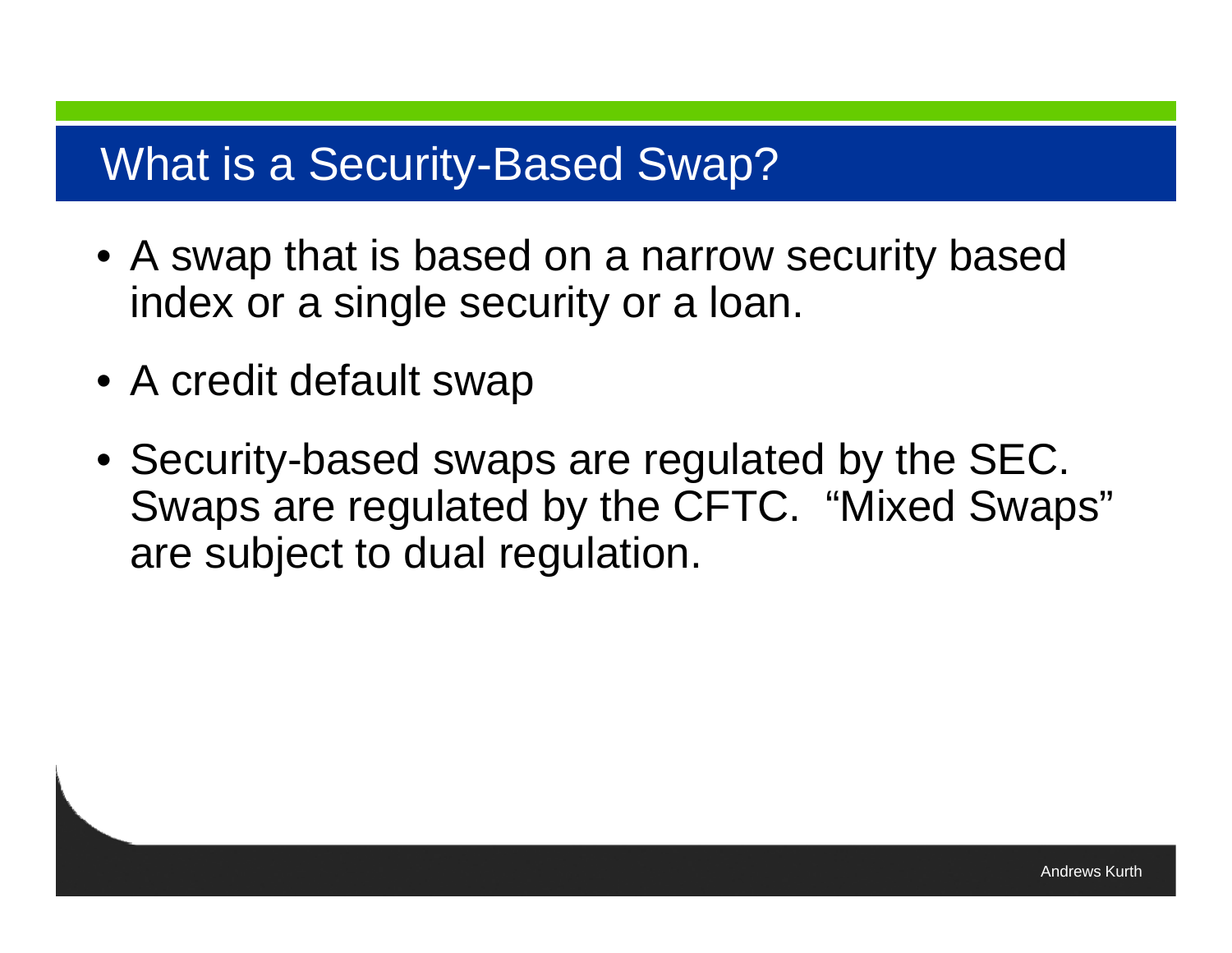#### Trading Rules for Swaps

- Must be settled through a central clearing system.
- Must be traded on an exchange.
- Exceptions: No clearing if (i) one counterparty is not a financial entity, (ii) such counterparty is using the swap to hedge or mitigate commercial risk and (iii) such counterparty notifies the applicable regulator how it generally meets its financial obligations with entering into non-cleared swaps.
- A financial entity is a swap dealer, a major swap participant, a private fund, an employee benefit plan and a person predominantly engaged in activities that are in the business of banking, or in activities that are financial in nature.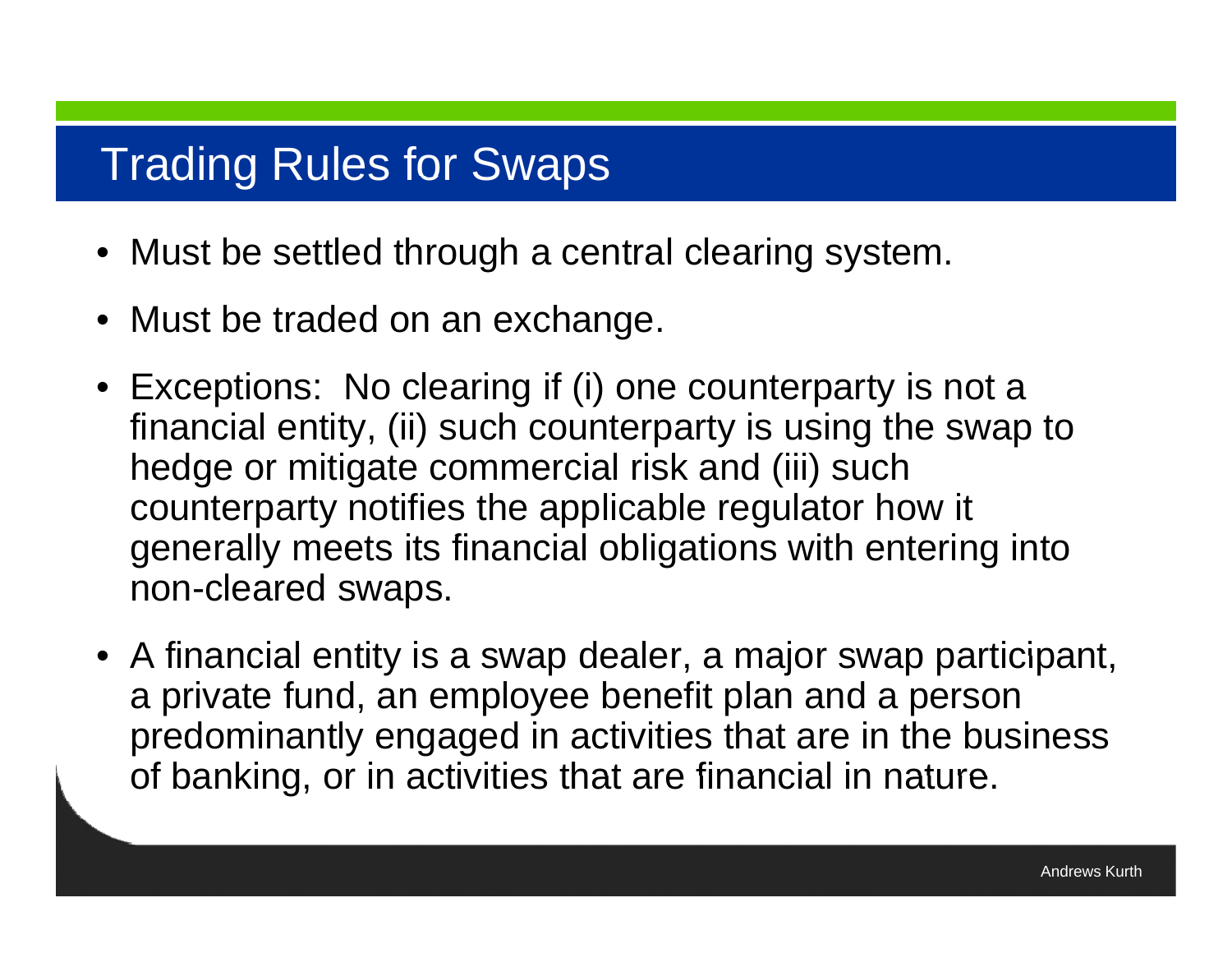#### What is <sup>a</sup> Swap Dealer?

- A Swap Dealer is a "dealer" or "market maker" in swaps such as a swap trading desk.
- A Swap Dealer is also anyone who regularly enters into swaps with counterparties as an ordinary course of business.
- A hedge fund regularly trades in swaps.
- Any company that regularly hedges risks could be a swap dealer.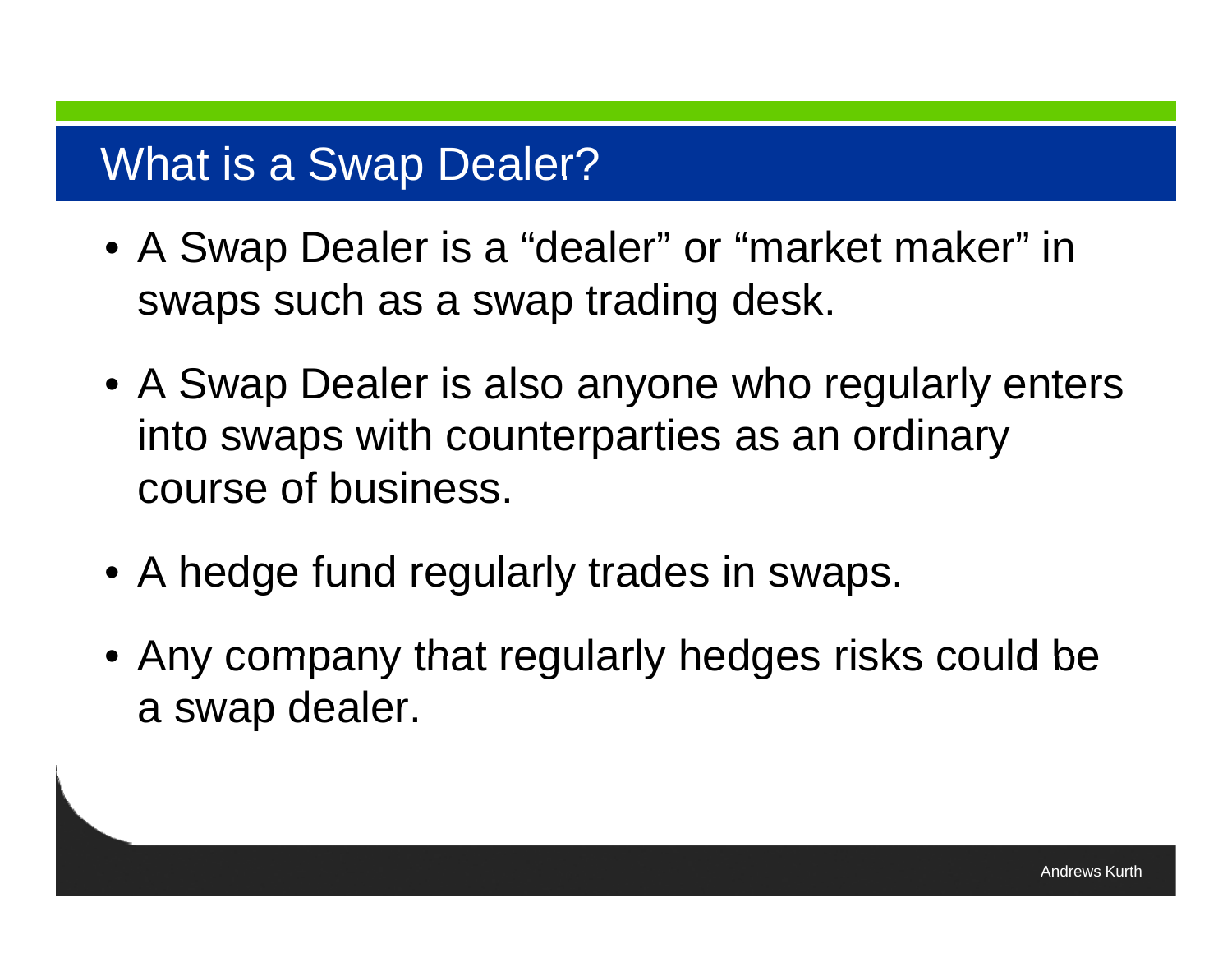#### Who is a Major Swap Participant?

- Any person who holds a substantial position in swaps or whose swaps create substantial counterparty exposure that could have serious adverse effects on the financial stability of the United States.
- Substantial position determined by applicable regulators.
- Regulators will look to the amount of cleared swaps versus uncleared swaps and the amount and quality of collateral held against counterparty exposure.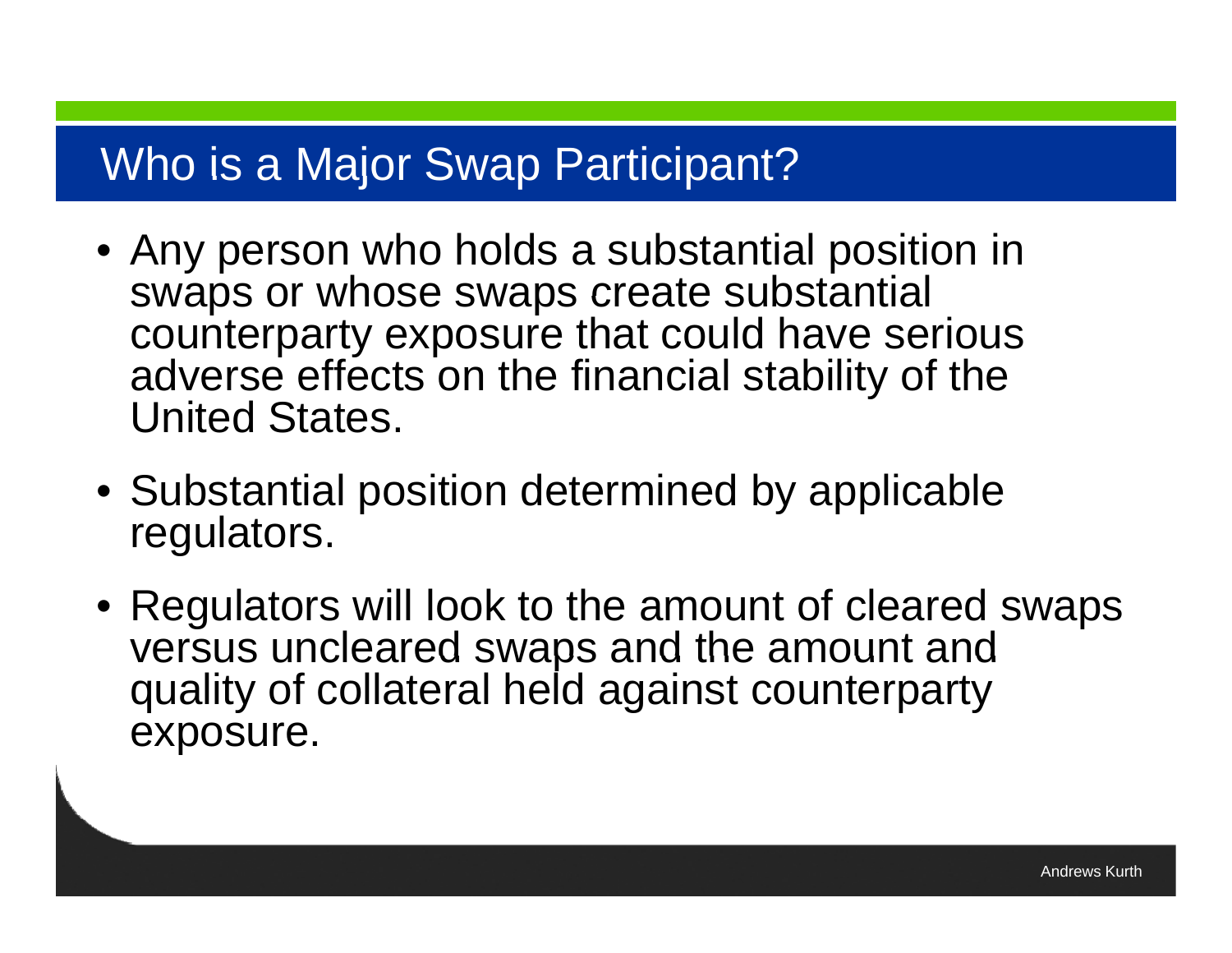## Key Exclusions

- In determining whether a person is a major swap participant, you do not count towards substantial position the following:
	- $-$  positions held for hedging or mitigating commercial risk; and
	- positions maintained by any employee benefit plan for the primary purpose of hedging or mitigating any risk directly associated with operating the plan.
- Swap must be entered into by party who has the need for the hedge.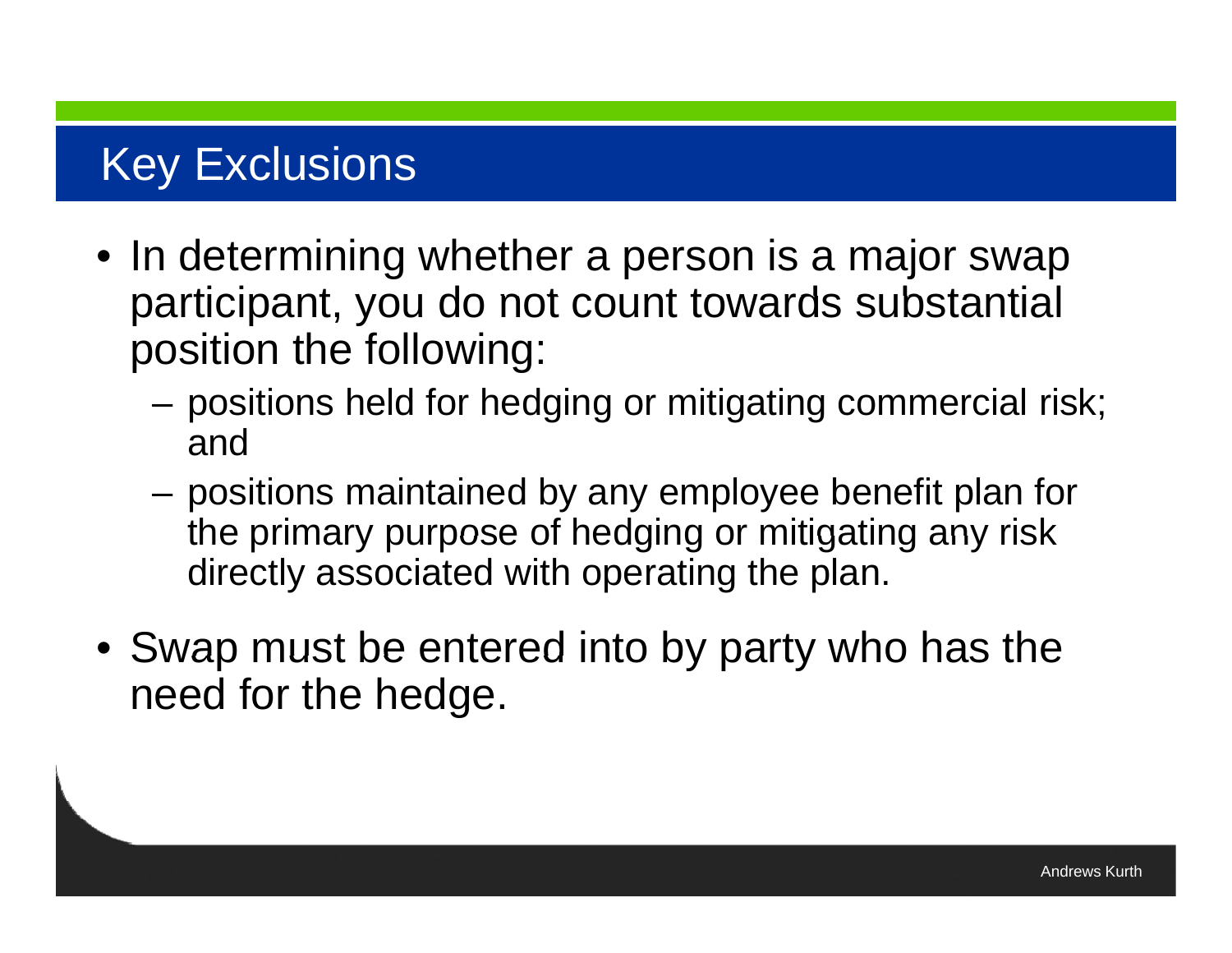#### Am I <sup>a</sup> Major Swap Participant?

- Do I have significant counterparty exposure?
- Do I enter into swaps for hedging purposes (and in the correct legal entity)?
- Do I have a substantial position?
- Am I overleveraged?
- Regulatory uncertainty (interim final rule expected later this year).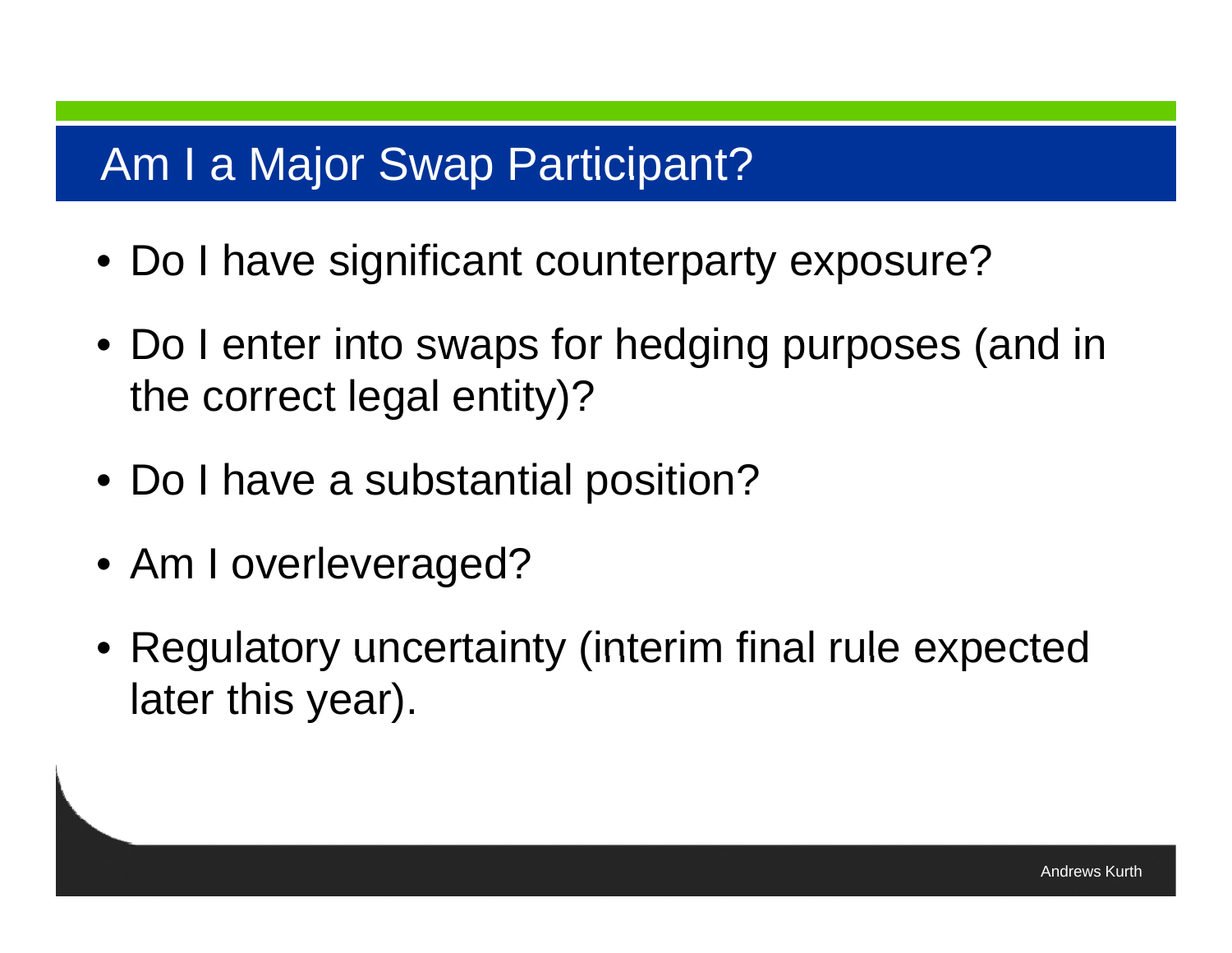#### Rules for Swap Dealers and Major Swap Participants

- •Registration
- •Capital Requirements
- •Margin Requirements
- • Books and Records Requirements (daily tracking records and all related records and recorded communications, a complete audit trail for trade reconstructions and certain counterparty records).
- $\bullet~$  Establish business conduct standards to prevent fraud and supervise the business.
- Hire Chief Compliance Officer, have a compliance program and submit an annual compliance report.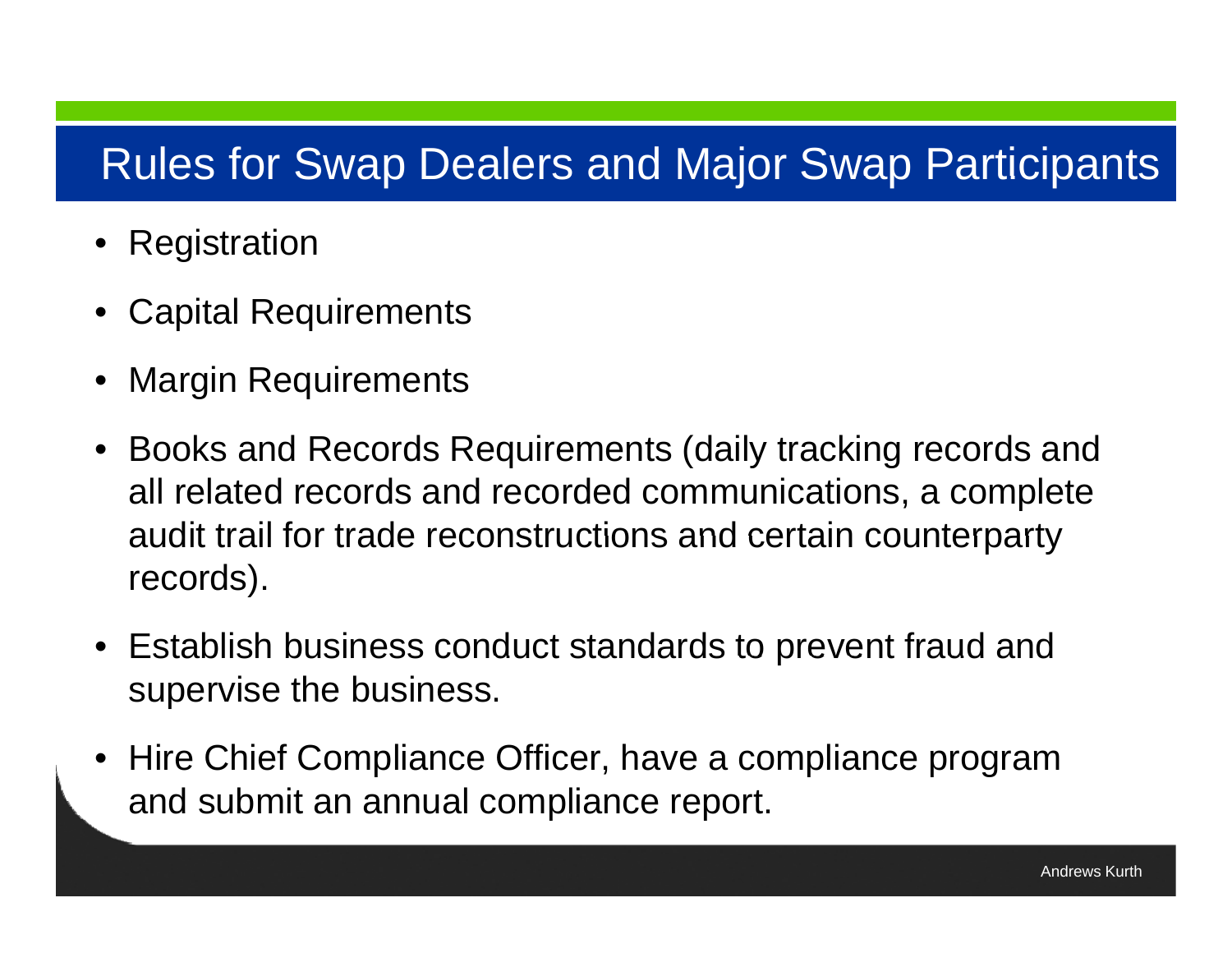#### End Users: In or Out?

- There is no express "end user" exemption. See letter from Senators Dodd and Lincoln and SEC website.
- If not a swap dealer, could be a major swap participant.
- Even if neither a swap dealer nor a major swap participant, still have reporting obligations to avoid clearing.
- Counterparties are important. They can impose margin costs on you.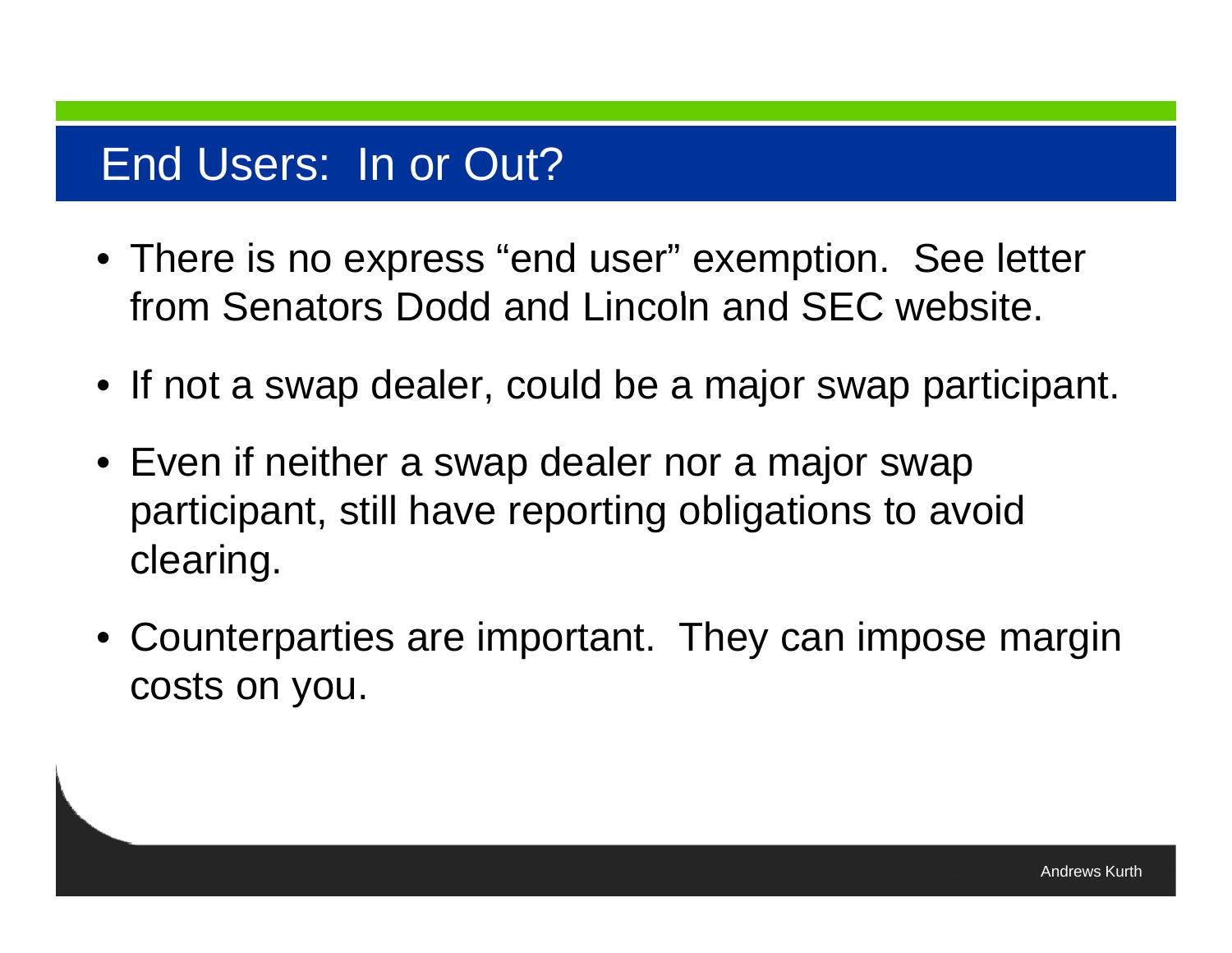## Position Limits

- SEC and CFTC have authority to adopt position limits in commodities and swaps.
- $\bullet$  Persons subject to position limits will have additional reporting responsibilities.
- Rules for position limits are pending.
- Pre-enactment positions are exempt.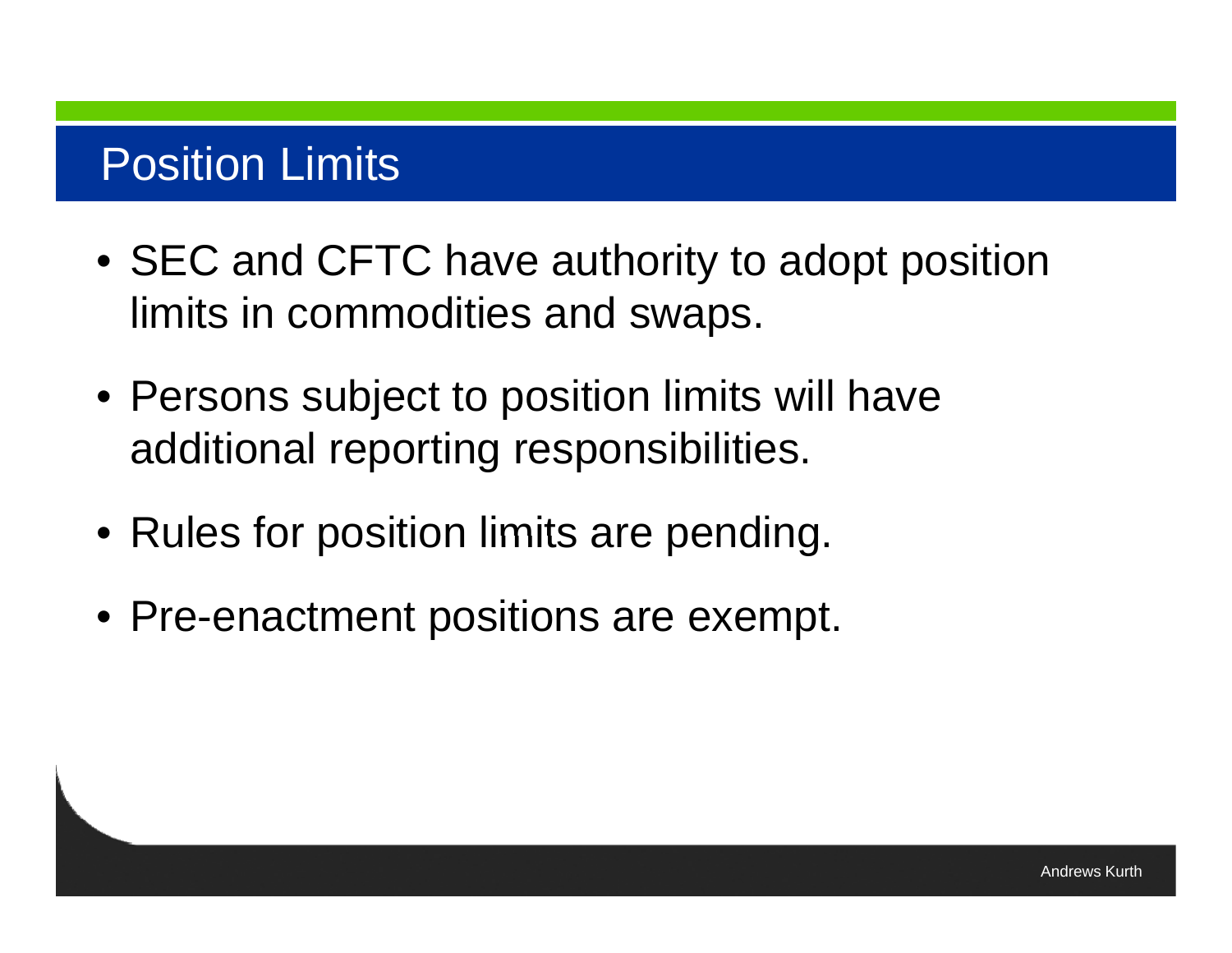#### Do the New Rules Apply to Existing Swaps?

- No, for swaps entered into prior to July 21, 2010, if reported to the appropriate agency.
- No, for swaps entered into on or after July 21, 2010, but prior to the effective date (generally July, 2011) and reported to the appropriate agency.
- New rule issued this week by the CFTC exempts "pre-enactment swaps" that are reported to a registered swap data repository or the CFTC by the date established by pending rules or 60 days after a swap data repository becomes registered with the CFTC and commences operations, whichever occurs first.
- SEC likely to adopt similar rules this month for security-based swaps .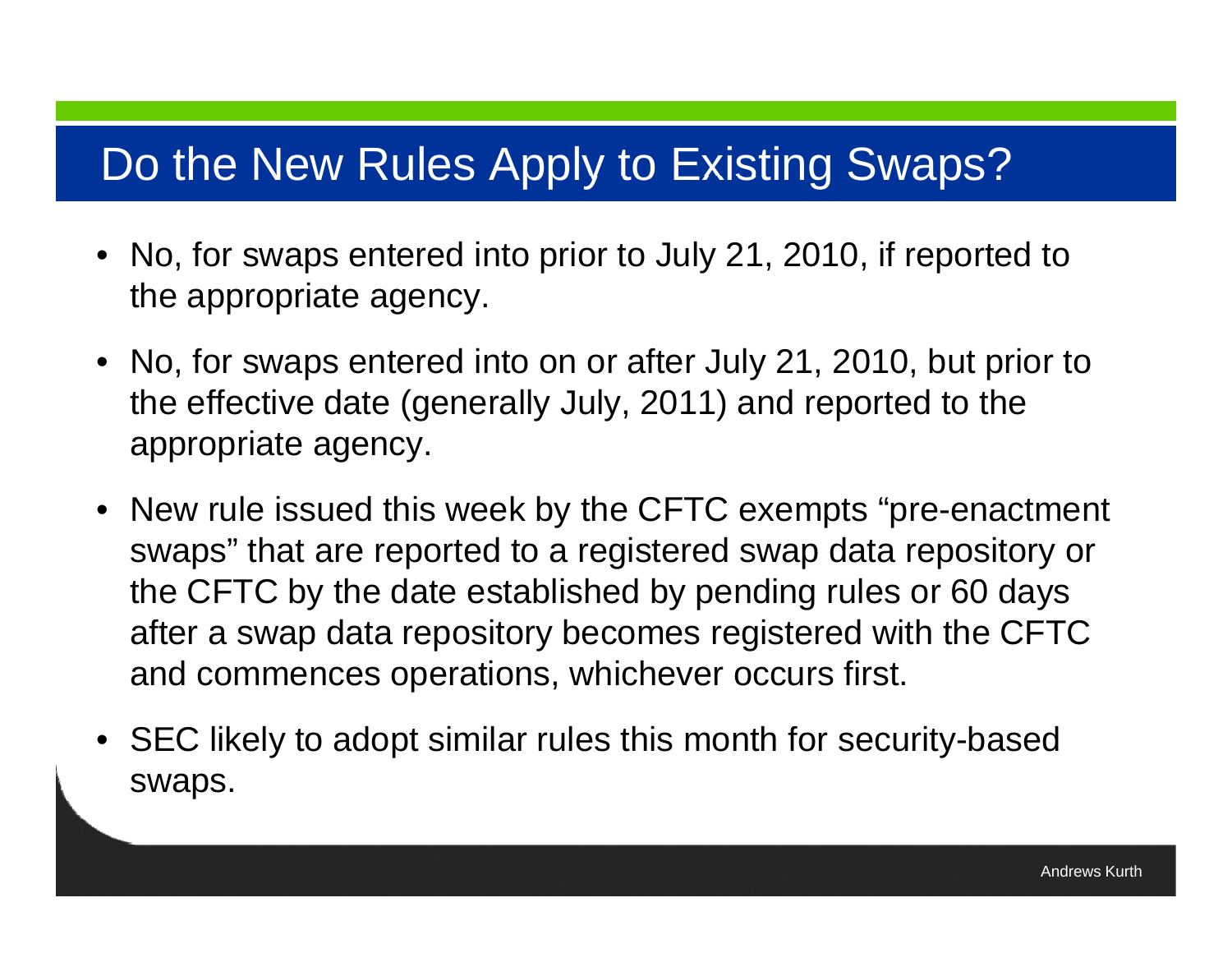#### Do the New Rules Apply to Existing Swaps? (Part II)

- Reporting of pre-enactments swaps must include:
	- – a copy of the transaction confirmation, in electronic form if available, or in written form if not available;
	- $-$  the time, if available, when the transaction was executed; and
	- – report to the CFTC any information relating to the swap requested by the CFTC.
- Reporting to be done by the swap dealer, if any, then the major swap participant, if any, and then one of the counterparties.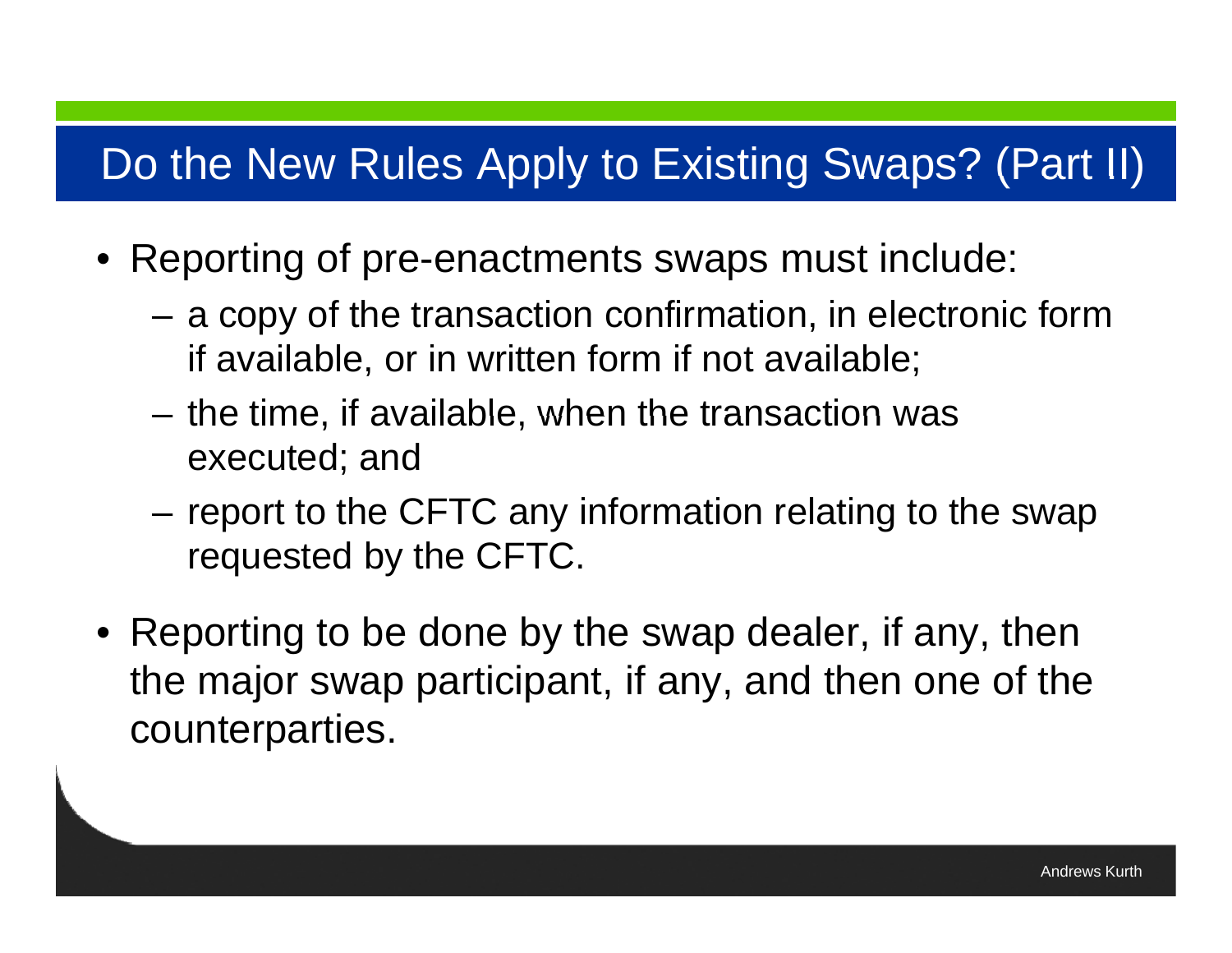#### Do the New Rules Apply to Existing Swaps? (Part III)

- Each counterparty to a pre-enactment swap shall retain all information and documents relating to the swap, including:
	- $-$  any information necessary to identify and value the transaction;
	- $-$  the date and time of execution of the transaction;
	- information relevant to the price of the transaction;
	- whether the transaction was accepted for clearing and, if so, the identity of the clearing organization;
	- any modifications to the terms of the transaction; and
	- $-$  the final confirmation of the transaction.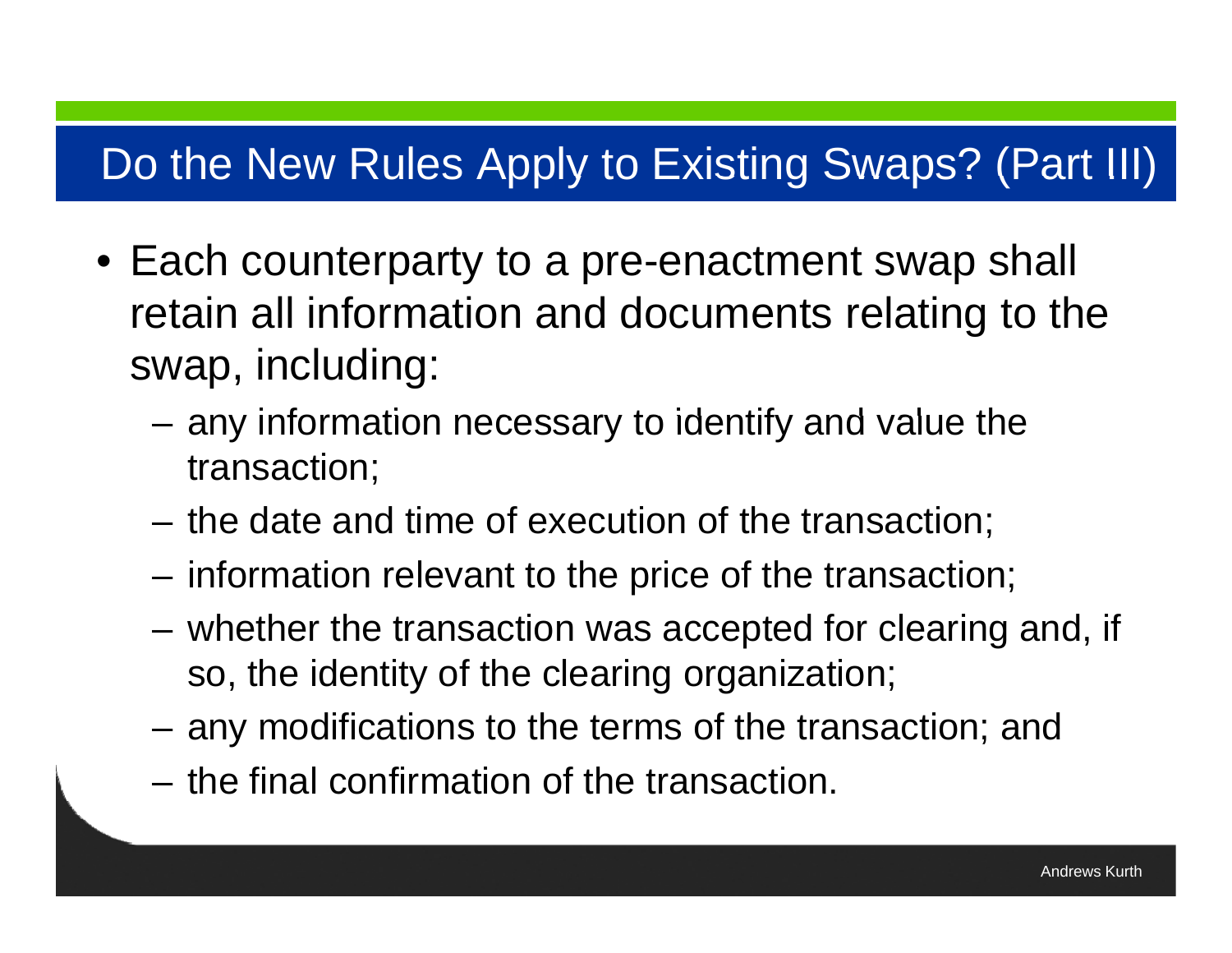#### Lincoln Rule

- Federal insured institutions (i.e., banks) must transfer their trading desks to a separately capitalized affiliate.
- Exception for interest rate and currency swaps.
- Will increase the cost of doing business for your swap counterparty.
- $\bullet$  Two-year transition.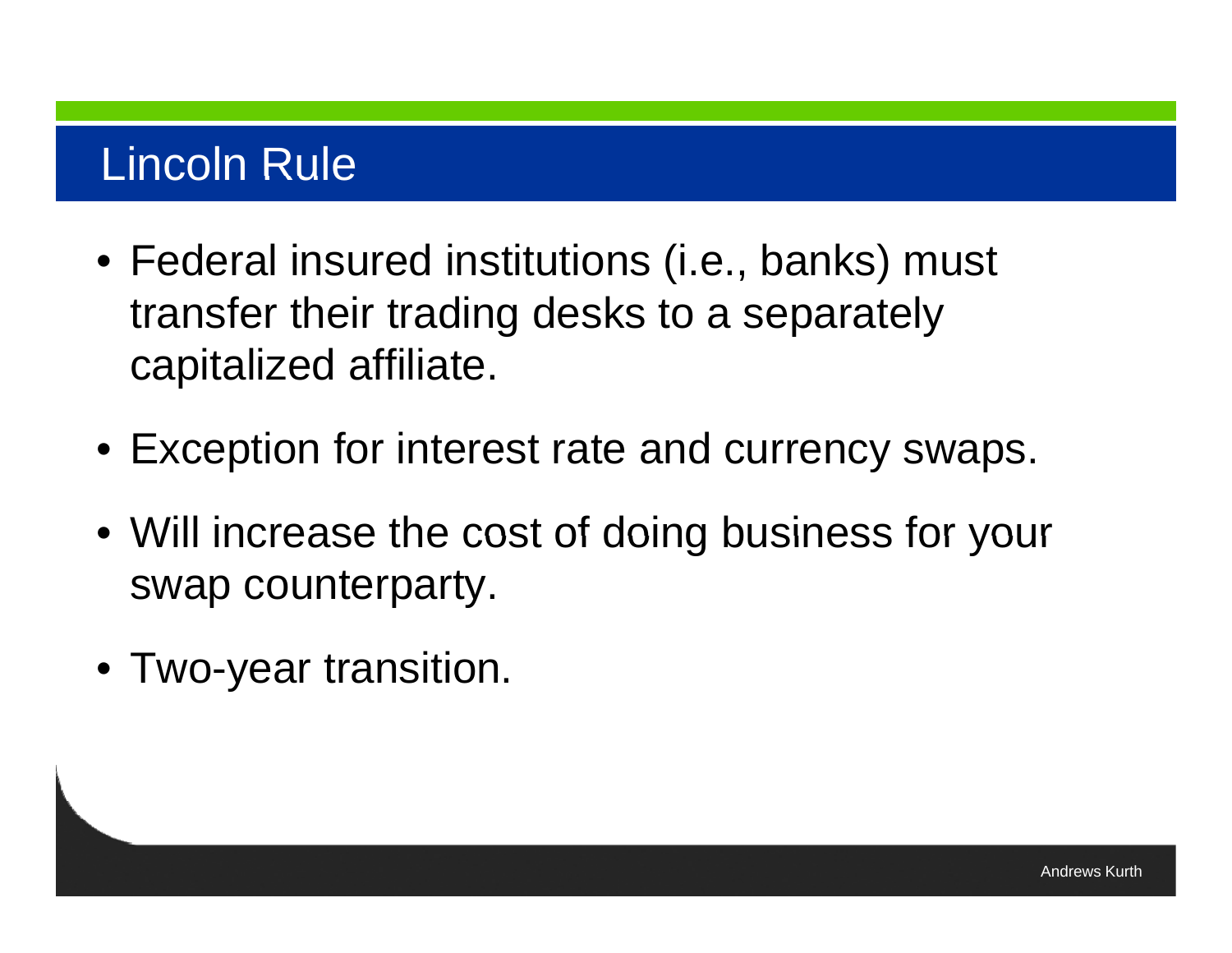### **Volcker Rule**

- Ban on "proprietary trading" for financial institutions.
- Broader than only banks.
- Impacts trading in swaps for investment purposes.
- Long transition.
- Ultimately your counterparties may be changing.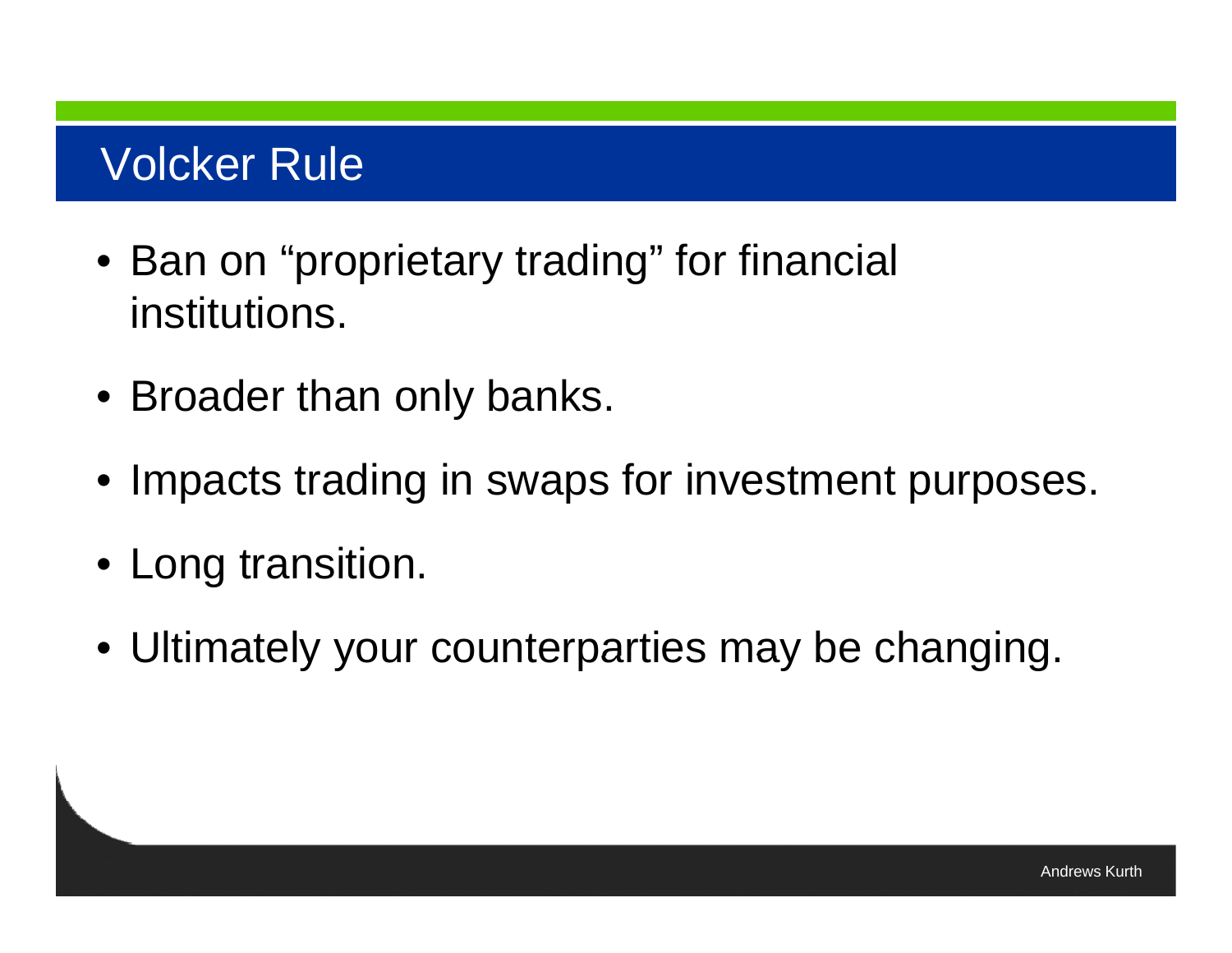#### When will this matter?

- Interim Final Rule required later this month.
- Pre-enactment swaps exempt if reported.
- Post-enactment/pre-effective date swaps also exempt if reported.
- Clearing and Trading will be up by July 2011.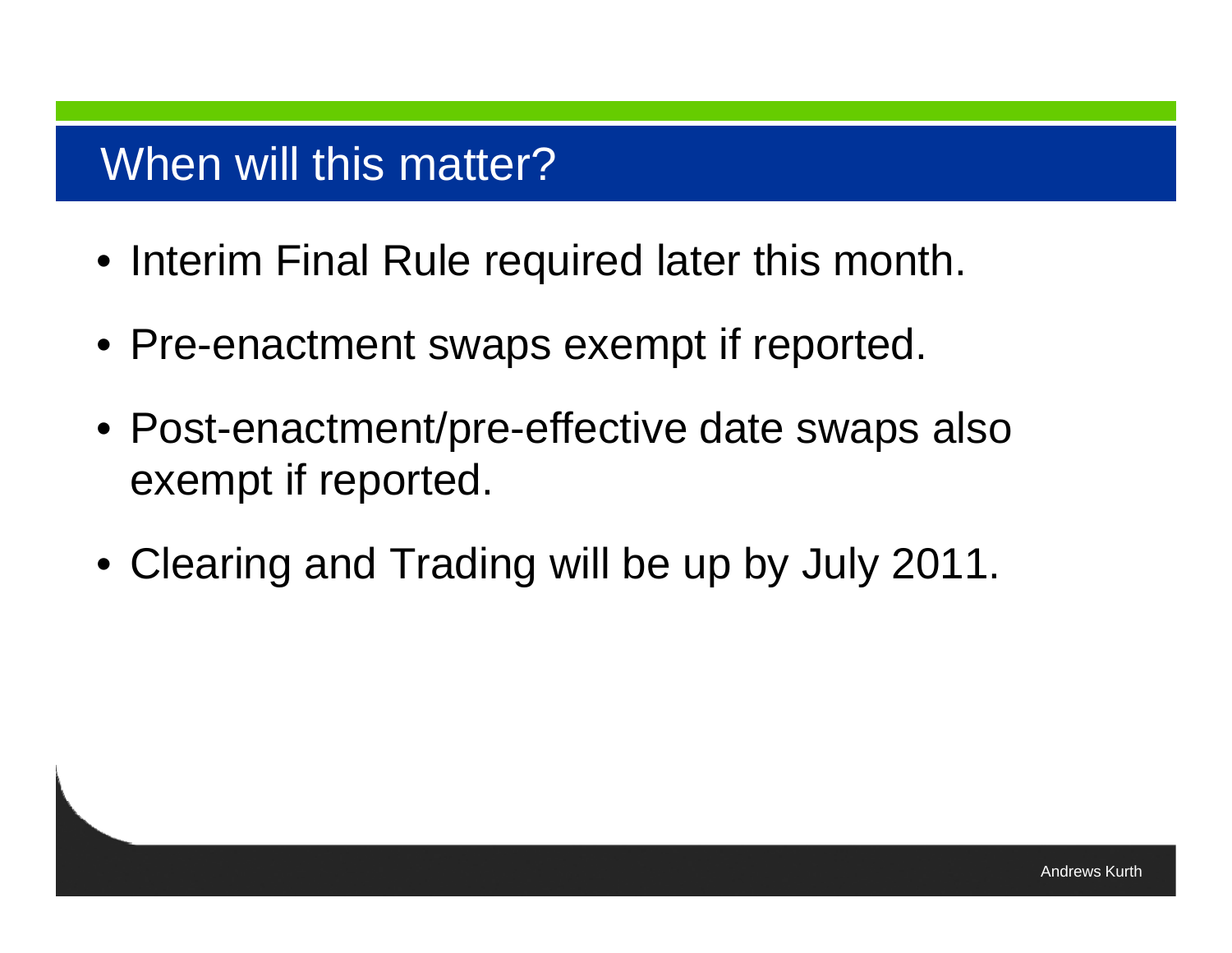#### What can I do now?

- Identify existing swap business. Can your swaps be moved from "swaps" to "forwards" that are intended to be settled?
- Identify existing swaps and swaps entered into later this year that will need to be reported to avoid clearing.
- Consider posting margin to reduce "substantial position" and reducing leverage in your swaps entity or entities.
- If you are likely to be a swap dealer or major swap participant, consider isolating swaps into a single entity that will be subject to the capital requirements.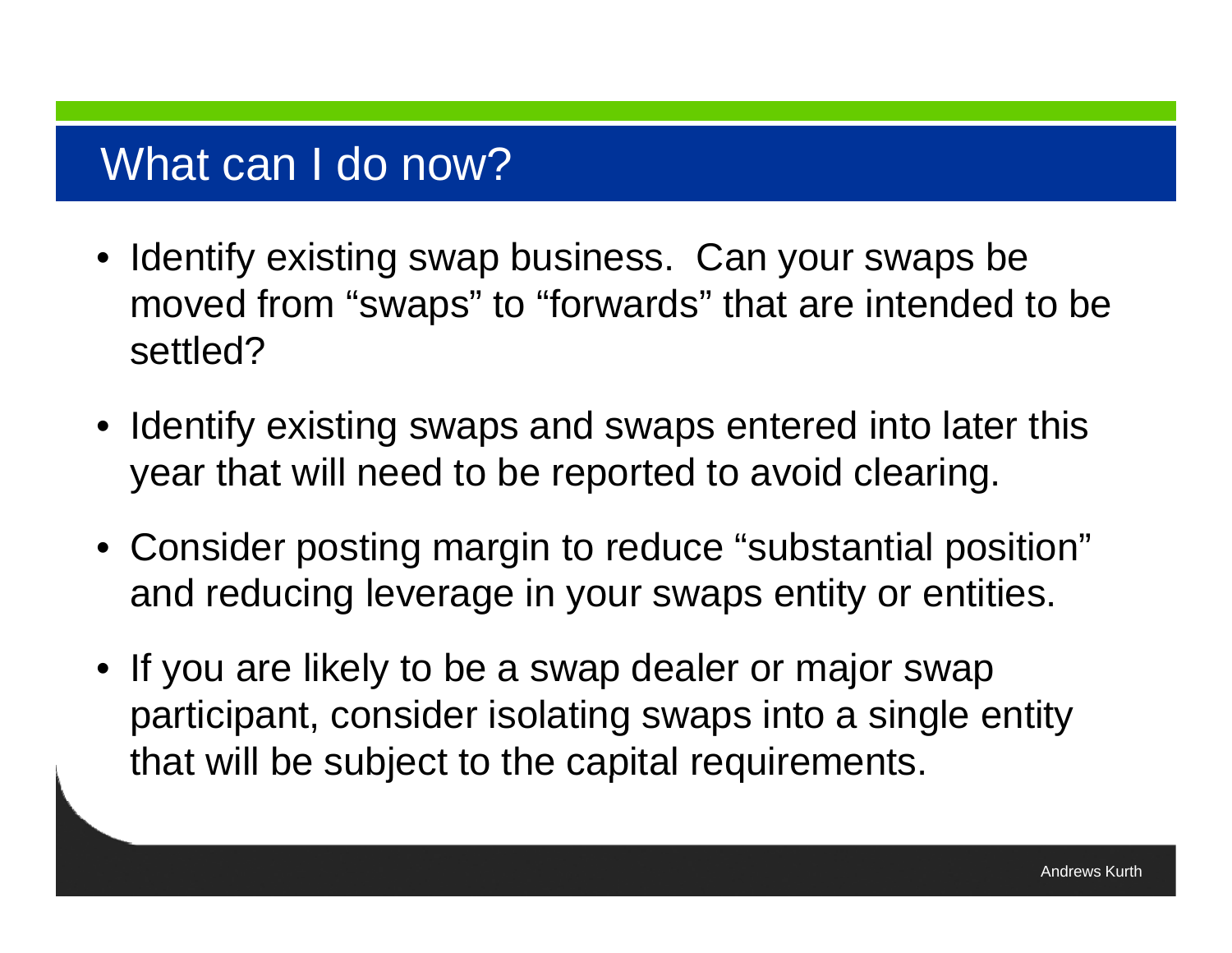#### What can I do now? (Part II)

- Carefully review ISDA and other swap documentation to anticipate new rules, such as reporting requirements.
- Monitor new rules as they develop.
- Monitor your counterparties.
- Consider aggregating data about swaps that could be subject to position limits.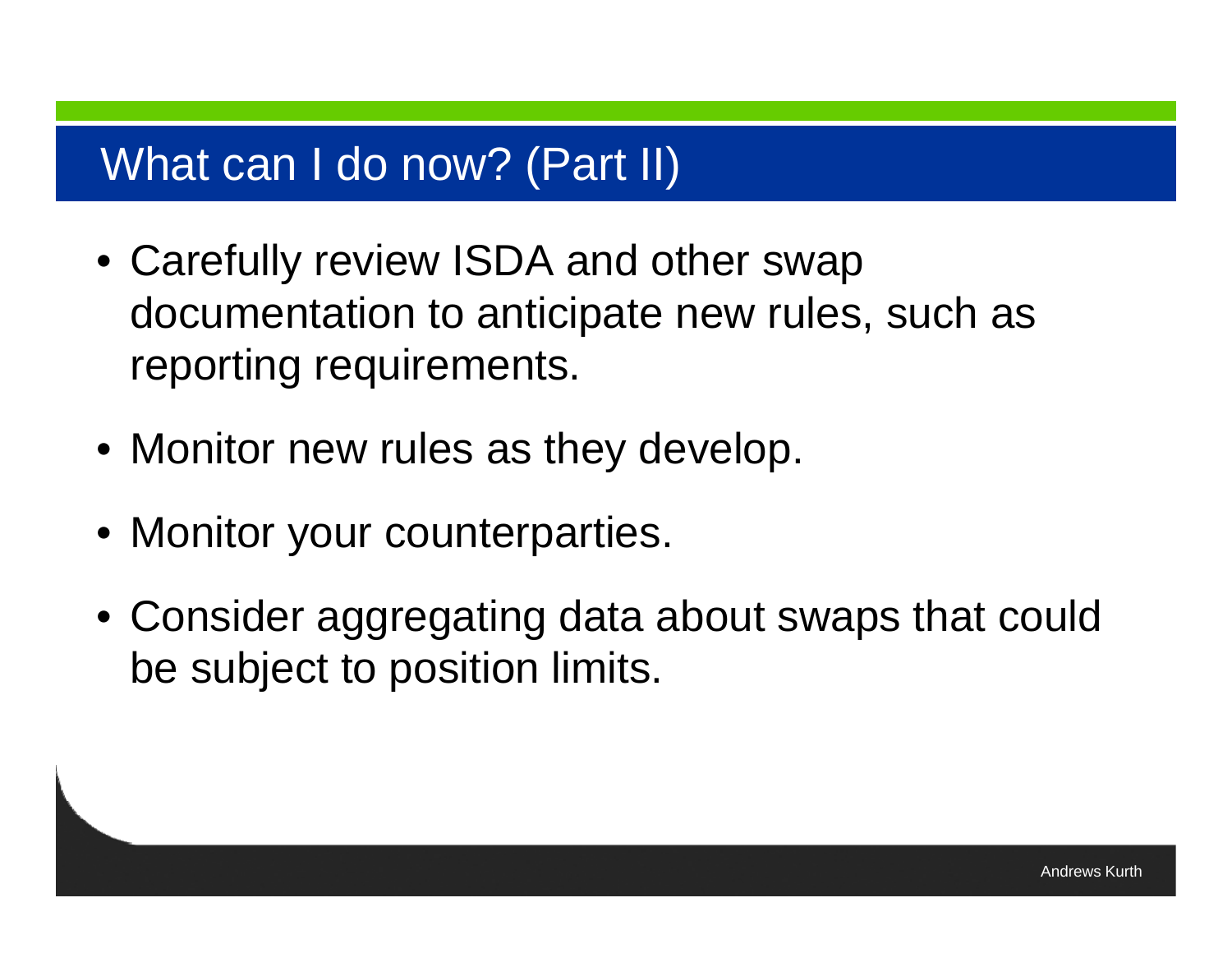#### **Private Fund Registration**

- Applies to all types of private investment funds, including hedge funds, private equity funds and real estate funds.
- All advisers to private funds, other than venture capital funds, with assets under management equal to or in excess of \$150 million.
- Real estate funds affected if they trade in "securities. "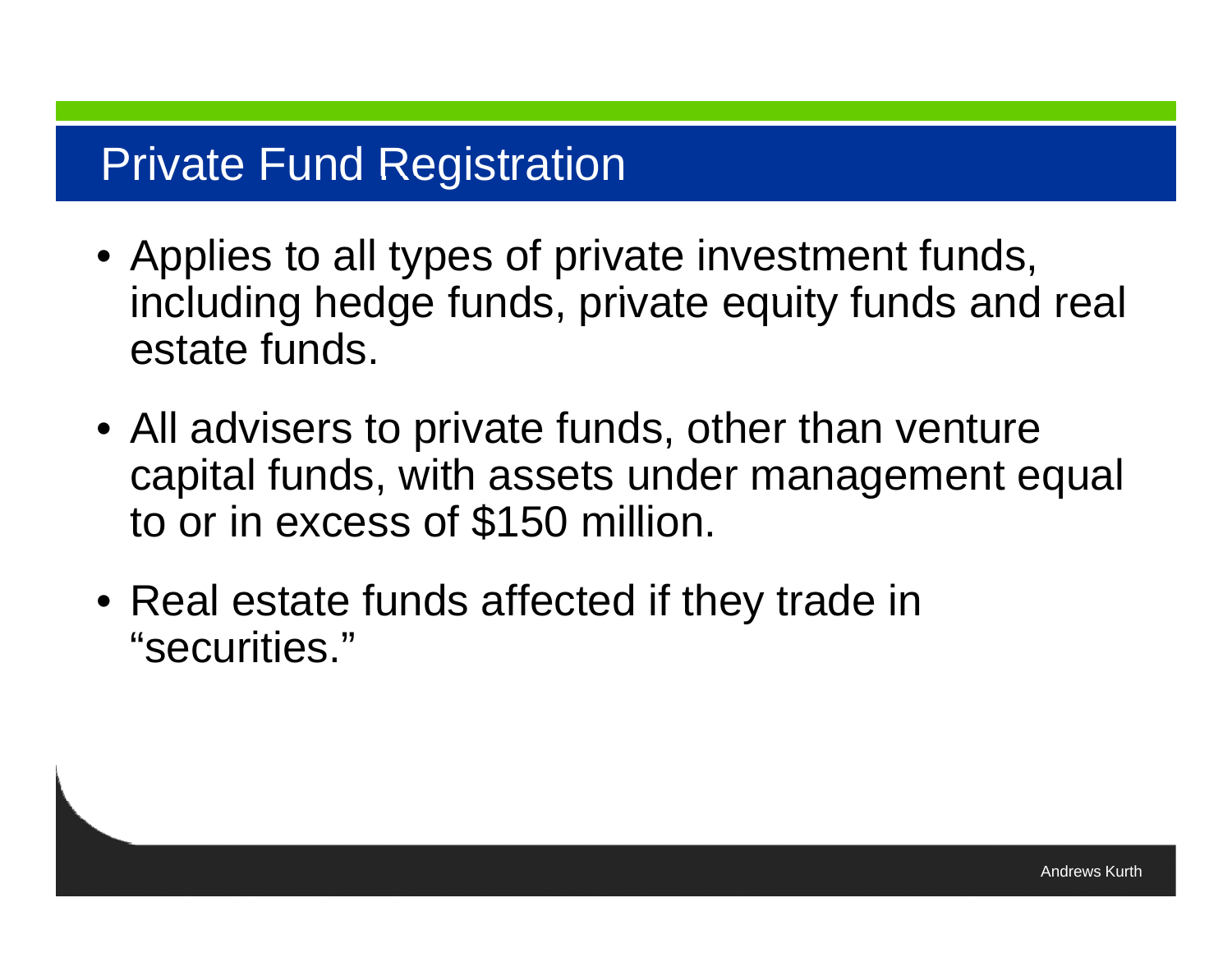### Modified Registration

- Advisers to venture capital funds not required to register, but subject to books and records and reporting requirements.
- Advisers to funds with assets under management equal to or in excess of \$100 million but less than \$150 million not required to register, but subject to books and records and reporting requirements.
- Mid-sized funds subject to streamlined registration, books and records and reporting requirements.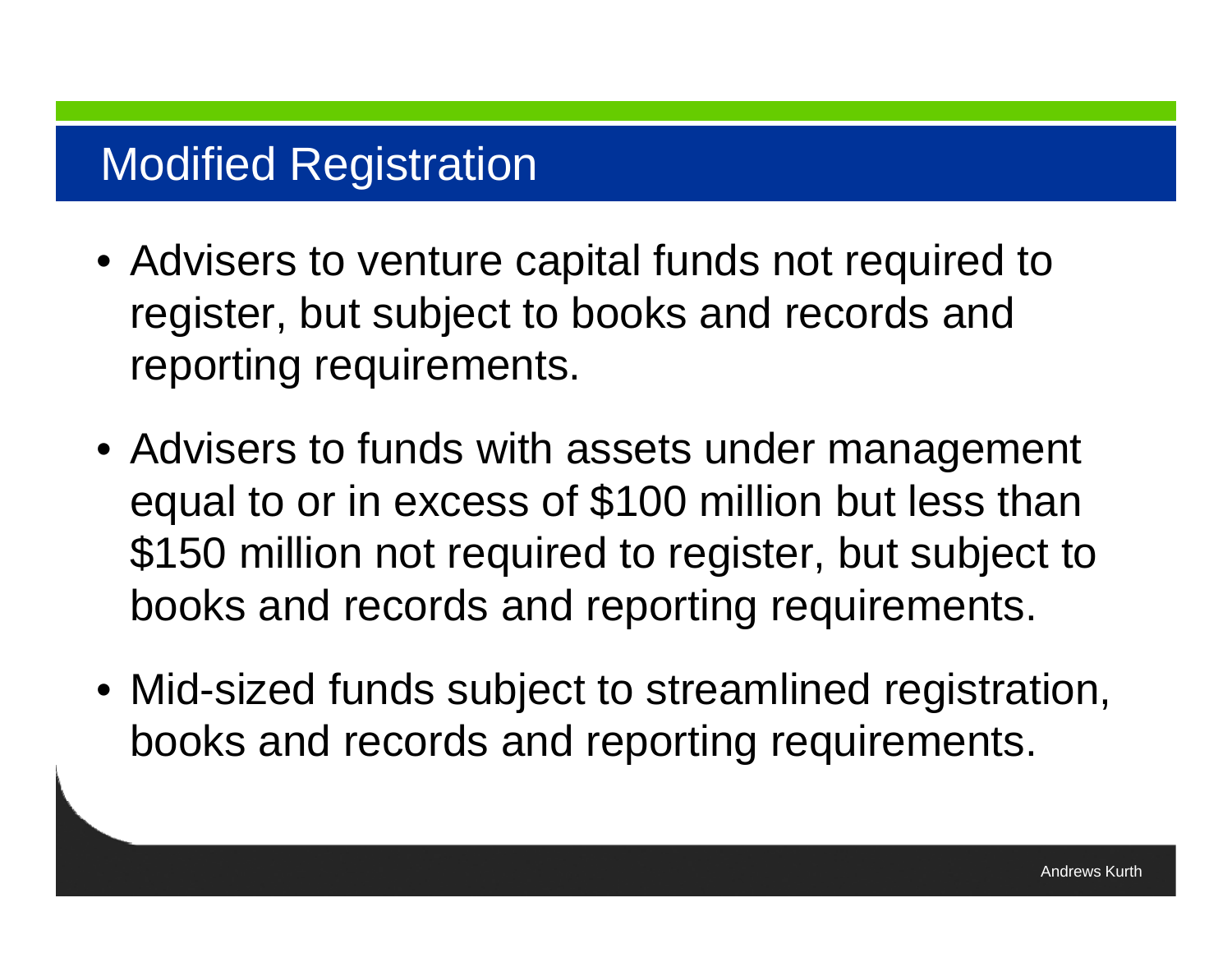#### What does Registration Mean?

- File Form ADV with the SEC and deliver a part of the Form ADV to your investors.
- If registered, each manager will need to (i) appoint a chief compliance officer, (ii) establish a compliance program and (iii) adopt a code of ethics.
- Each investment adviser will also need to comply with existing custody requirements.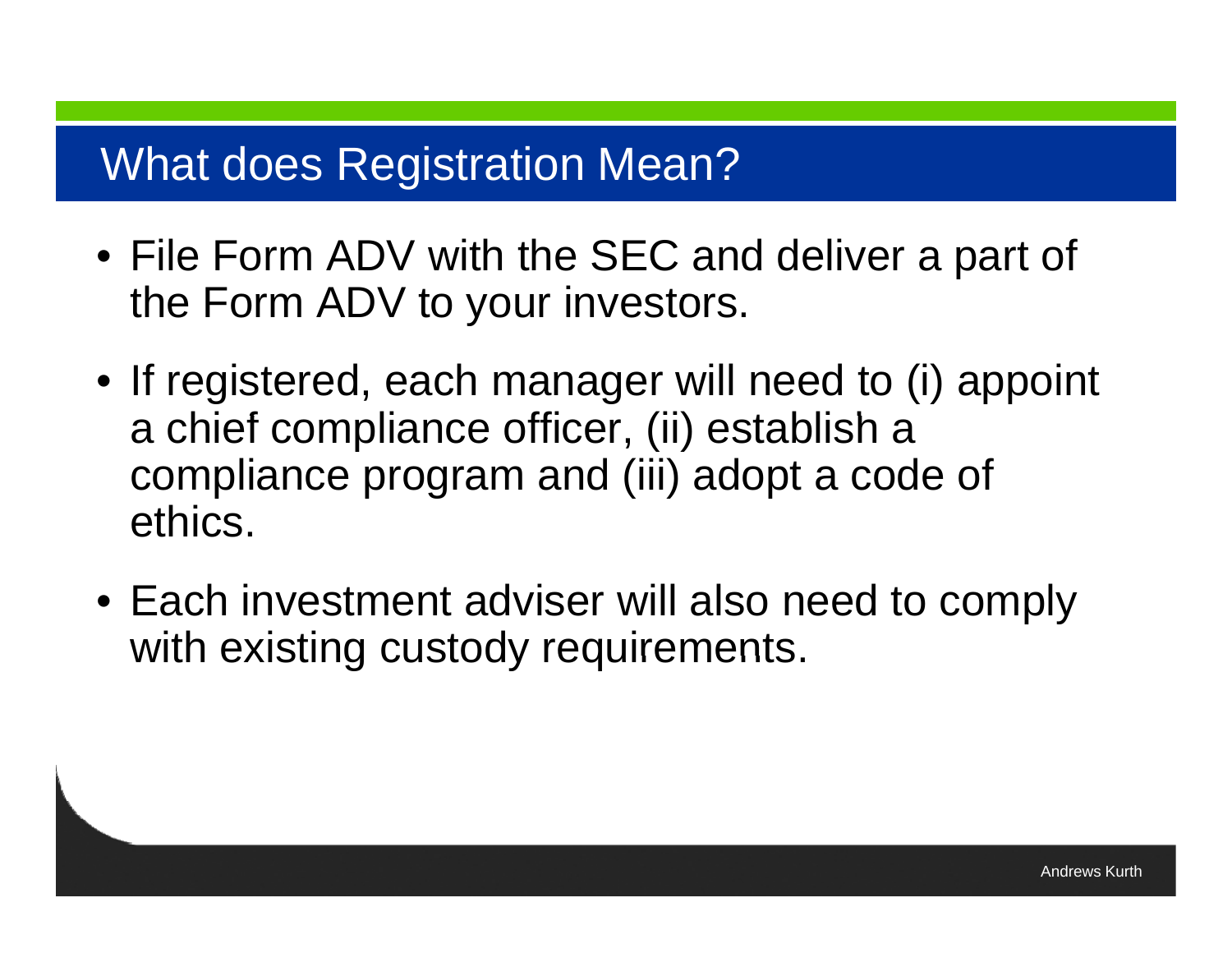#### What does Reporting Mean?

- Each adviser to a private fund will need to keep books and records for each "private fund" with respect to the following:
	- assets under management;
	- –– leverage;
	- –- credit counterparty risks;
	- – $-$  trading positions;
	- –– valuation policies and practices;
	- –assets held;
	- – $-$  side letters with investors; and
	- – $-$  trading positions.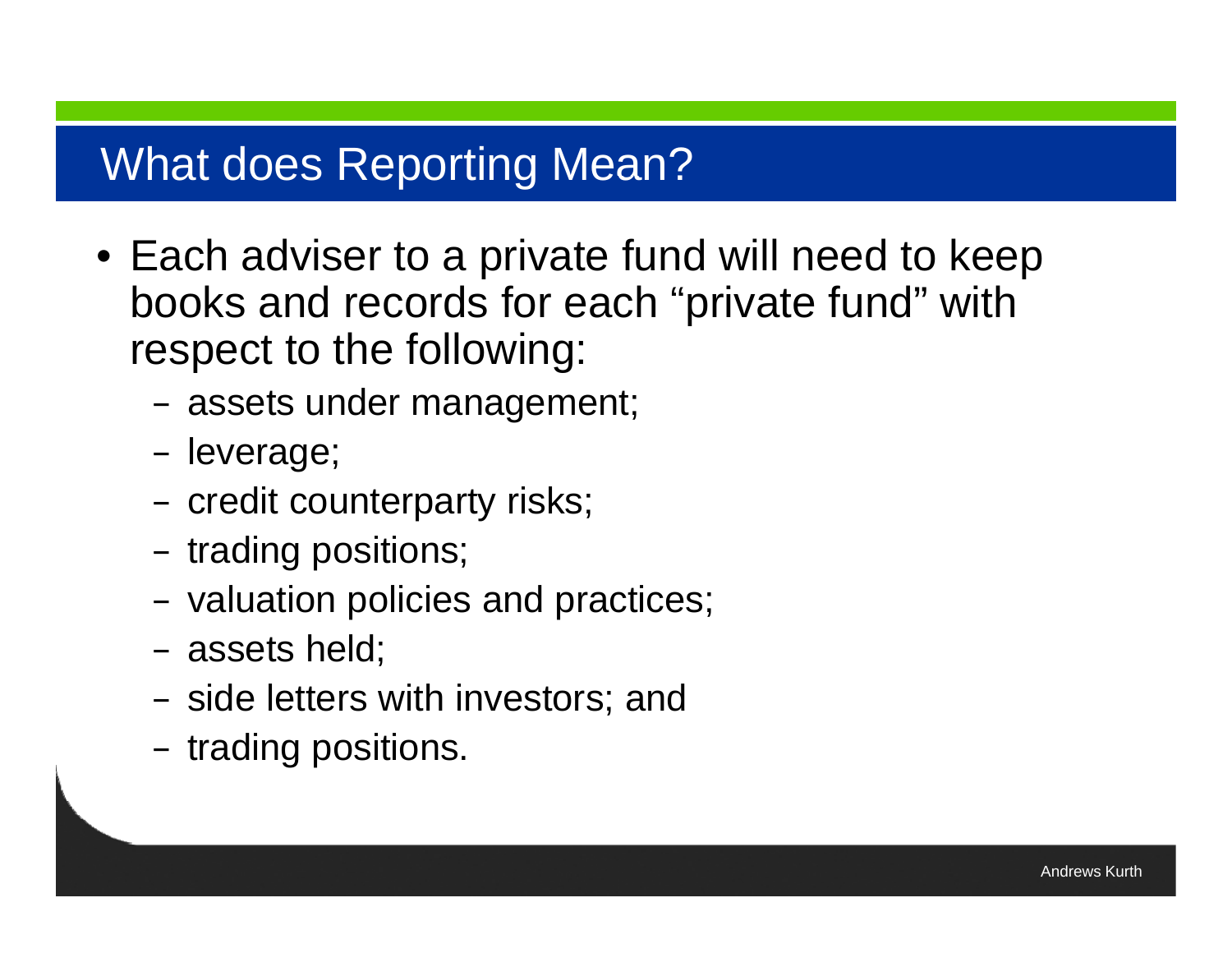#### **State Regulation**

- Advisers to hedge funds in Texas will generally register with the State if they have assets under management of less than \$100 million.
- Some advisers may need to move from federal to state registration.
- Principals at the fund may be subject to state licensing requirements.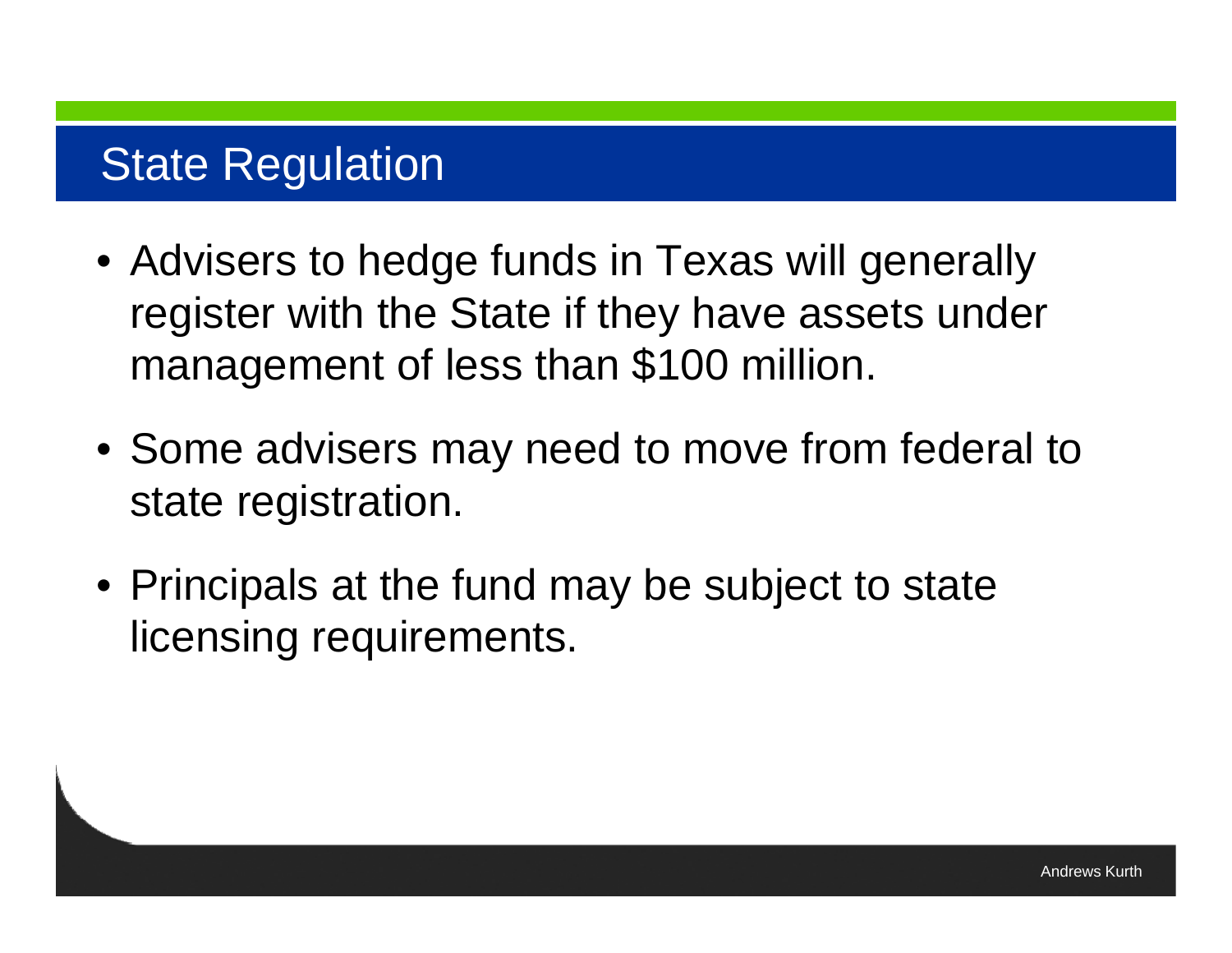#### Regulatory Uncertainty

- Regulators need to define:
	- –"venture capital fund"
	- streamlined reporting/registration requirements
	- assets under management
- Generally, rules become effective in July.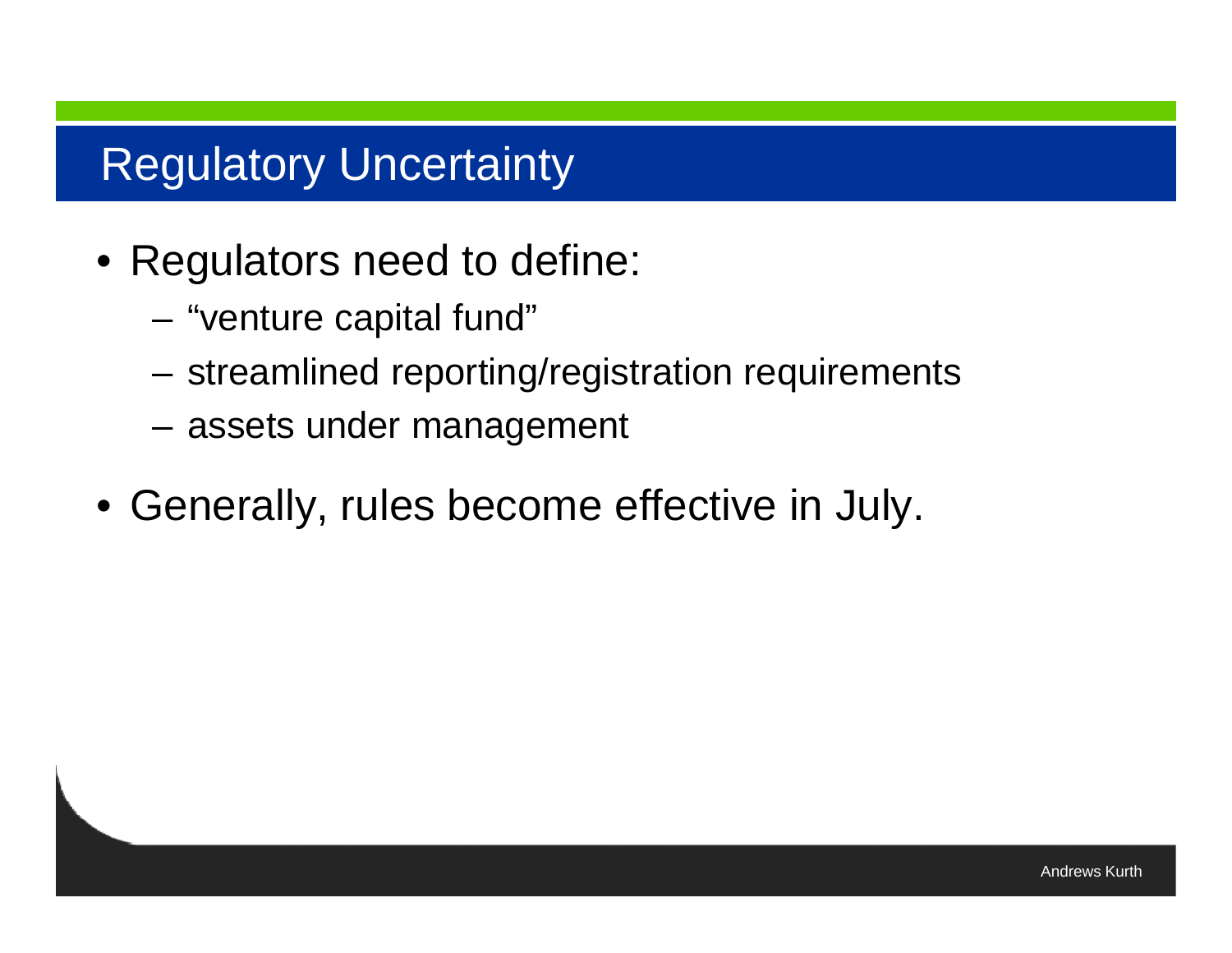#### What can Advisers do now?

- Determine expected assets under management.
- Review your compliance program.
- Monitor regulatory developments.
- Review state licensing requirements.
- Review asset base to determine what type of fund you might qualify as, and consider whether the asset base will/should change.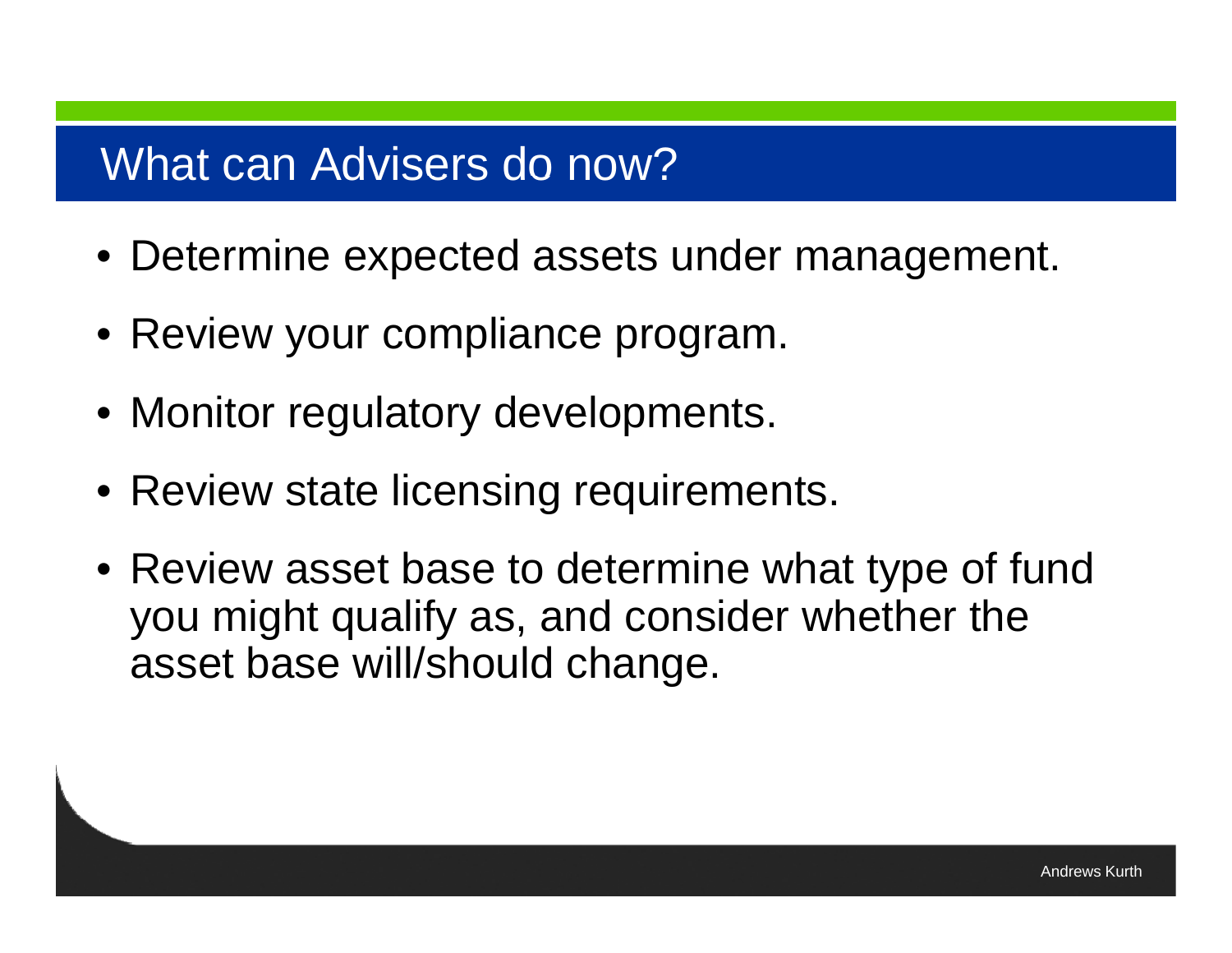#### **Other Concerns for Funds**

- Volcker rule—banks cannot invest in funds except on a limited basis. Banks will be moving funds off their books.
- Large funds will be subject to authority of new Financial Stability Oversight Committee (FSOC) and will be subject to the Orderly Liquidation Authority. If you pose a systemic risk, your fund could be subject to capital requirements, and insolvency will run through the FDIC rather than the courts.
- New Proxy Access rule: Ability to propose directors for inclusion in proxy.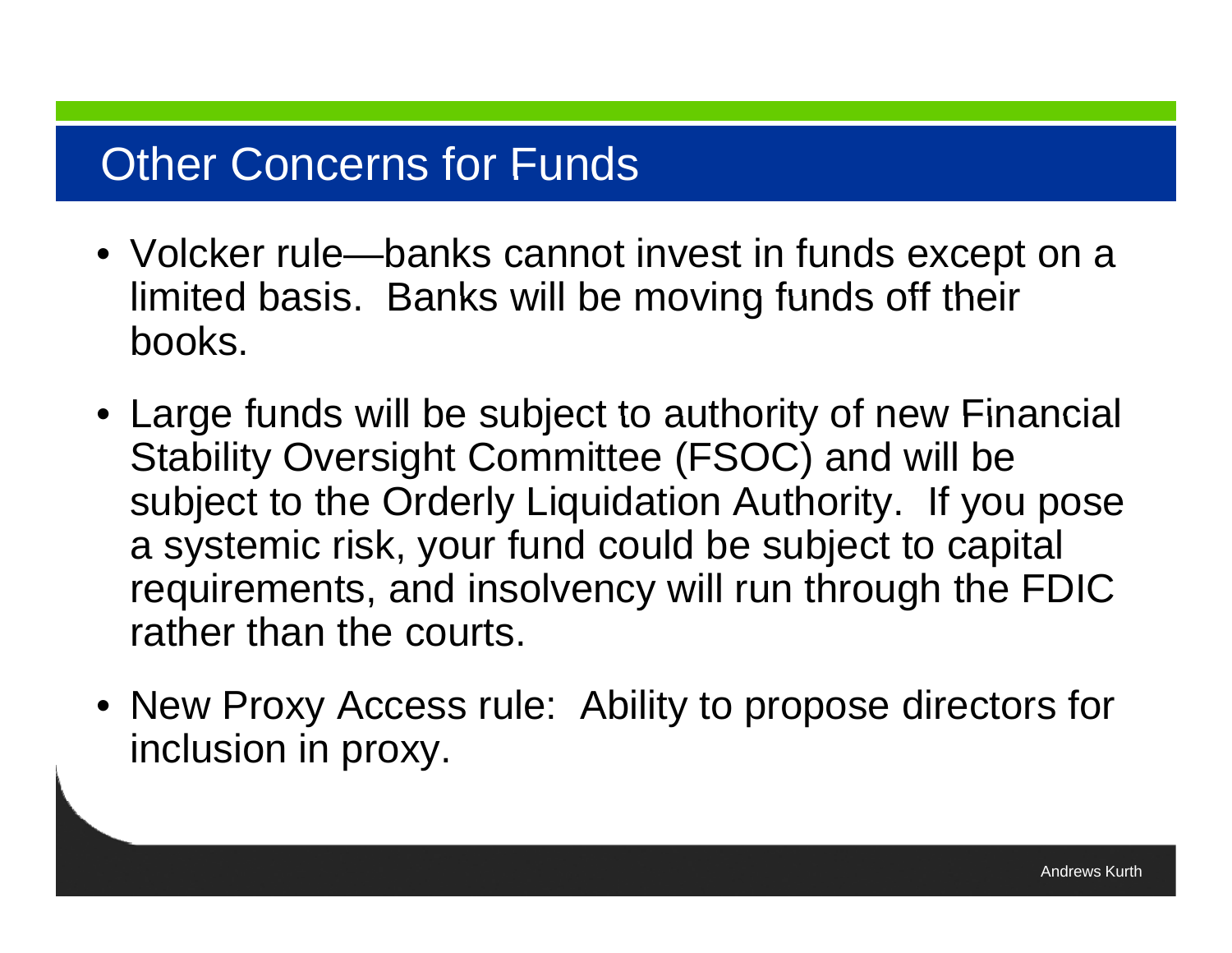#### Insurance

- Dodd-Frank creates the Federal Insurance Office (FIO).
- $\bullet$  Regulatory authority over all insurance other than health care and long term care insurance (but includes life insurance as part of long term care insurance) and crop insurance.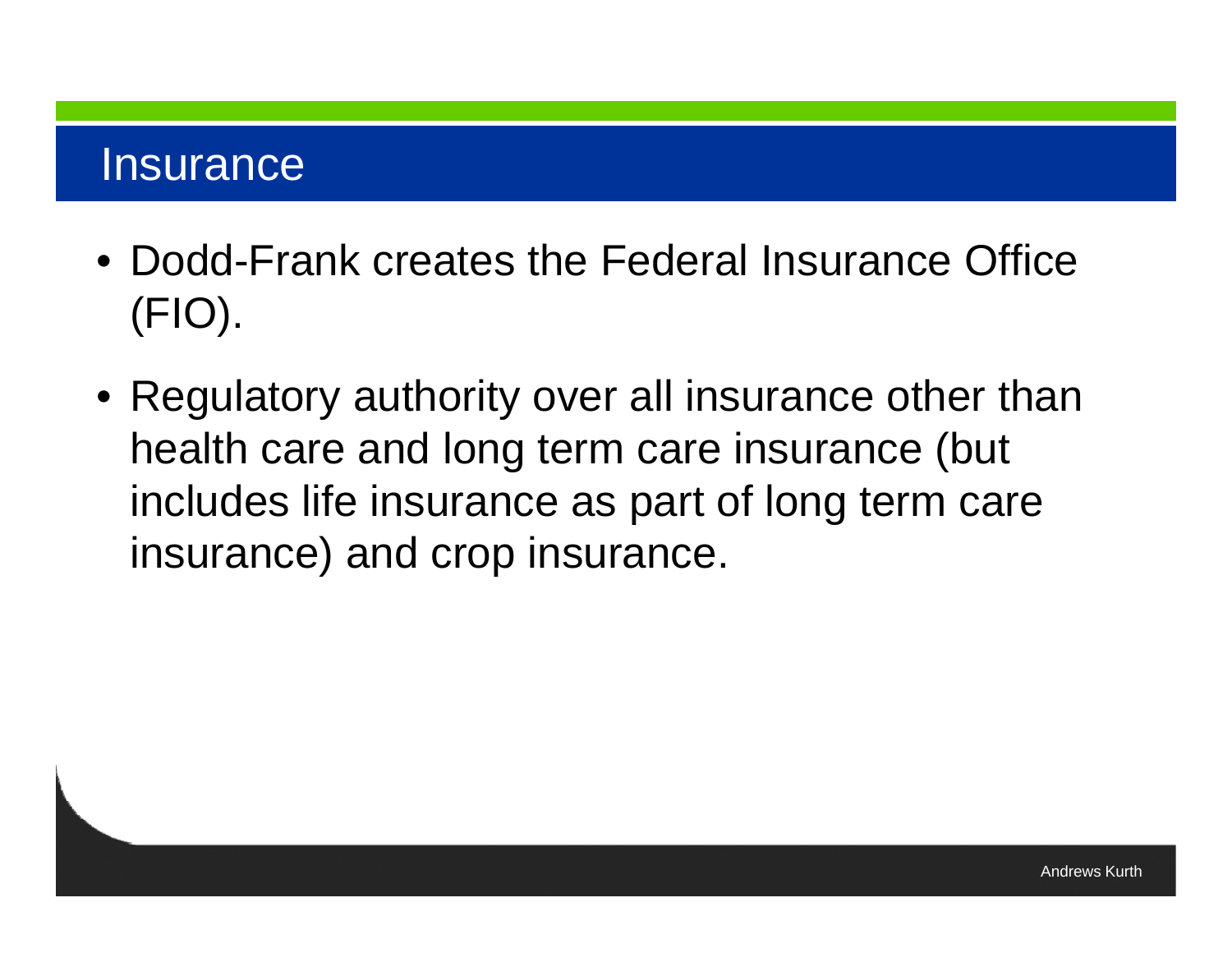### Responsibilities of FIO

- Monitor insurance industry to determine gaps in regulations.
- Monitor the extent to which underserved consumers and communities, minorities and lowand moderate-income persons have access to affordable insurance products.
- Recommend to the FSOC treating any insurance company as systemically important.
- Conduct a study on federal regulation of insurance.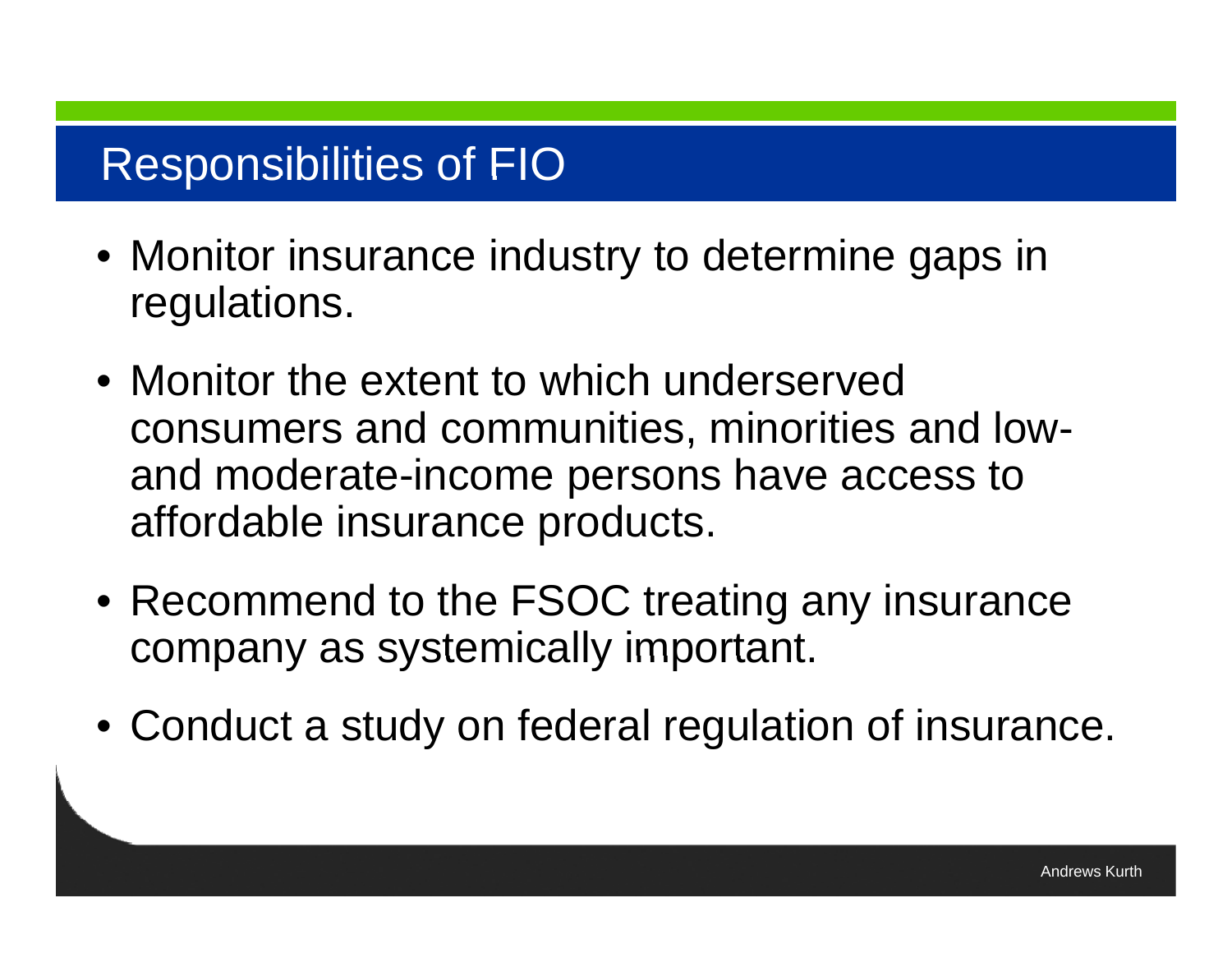#### Preemption

- FIO has the power to preempt any state insurance regulation that results in less favorable treatment of a non-U.S. insurer as compared to a U.S. insurer admitted in the state and is consistent with international agreements governing prudential standards.
- Preemption must be limited to the subject matter of the covered agreement.
- $\bullet\,$  FIO must consult with state regulator before making a preemption determination.
- Preemption does not apply to state insurance measures governing rates, premiums, underwriting, sales practices, coverage practices, the application of antitrust law or measures governing capital or solvency unless such measures treat non-U.S. insurers less favorably than U.S. insurers.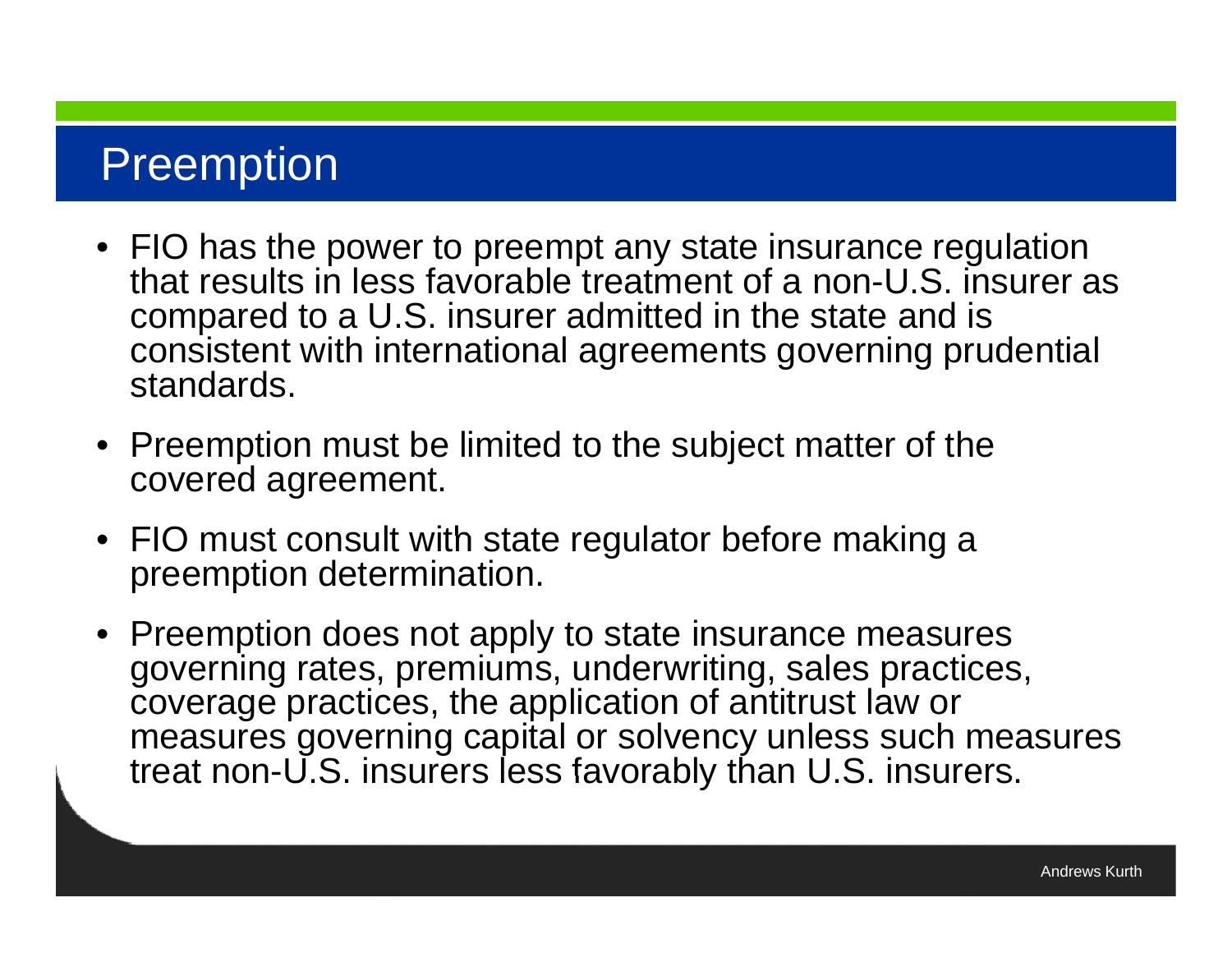## Closing Thoughts

- Dodd-Frank is more than "too big to fail."
- Rules of the road will be set in next 12-24 months.
- Rules need to be monitored.
- Discussion/questions.